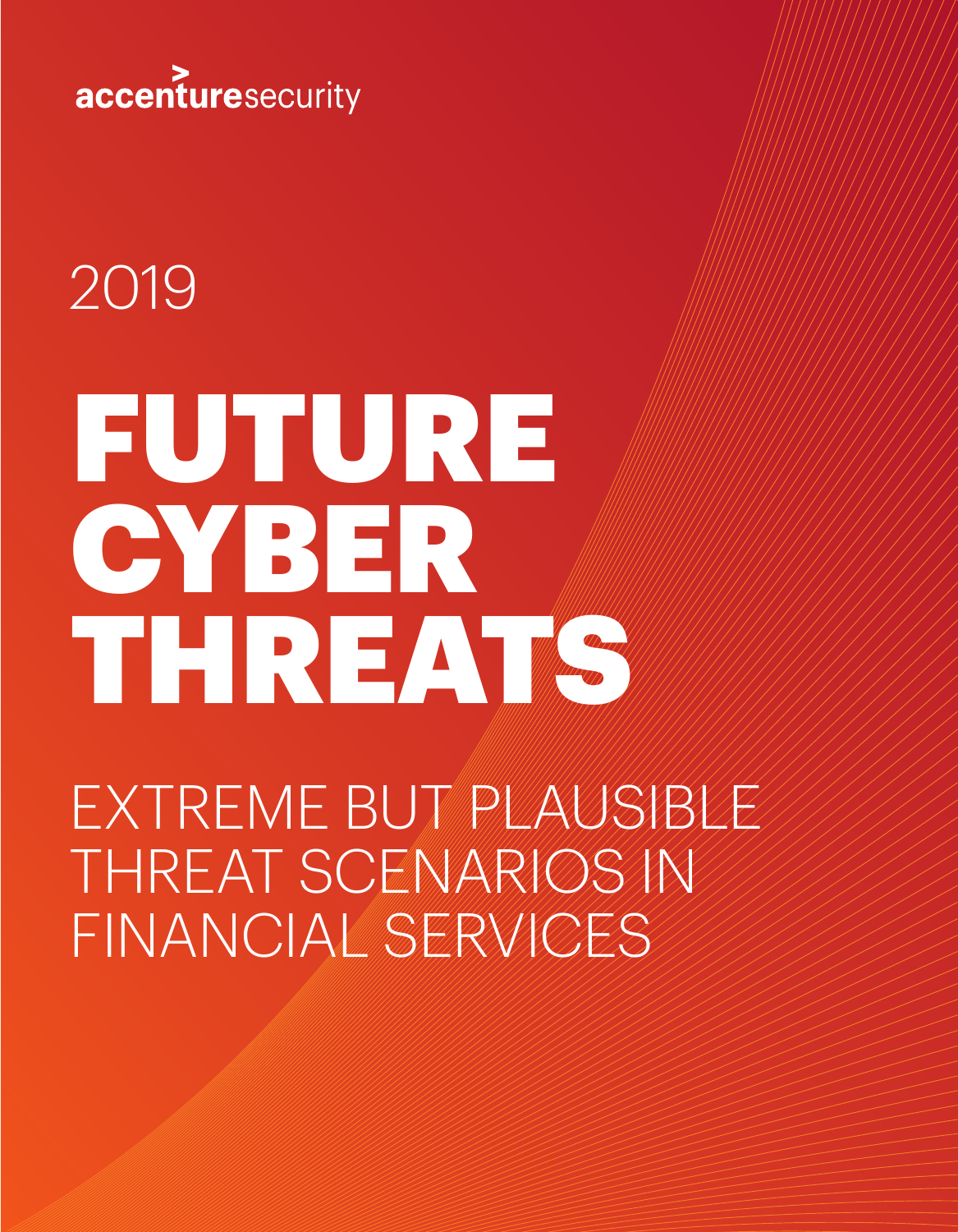# **CONTENTS**

 $\label{eq:2.1} \frac{1}{\sqrt{2}}\left(\frac{1}{\sqrt{2}}\right)^{2} \left(\frac{1}{\sqrt{2}}\right)^{2} \left(\frac{1}{\sqrt{2}}\right)^{2} \left(\frac{1}{\sqrt{2}}\right)^{2} \left(\frac{1}{\sqrt{2}}\right)^{2} \left(\frac{1}{\sqrt{2}}\right)^{2} \left(\frac{1}{\sqrt{2}}\right)^{2} \left(\frac{1}{\sqrt{2}}\right)^{2} \left(\frac{1}{\sqrt{2}}\right)^{2} \left(\frac{1}{\sqrt{2}}\right)^{2} \left(\frac{1}{\sqrt{2}}\right)^{2} \left(\$ 

| <b>Foreword</b>                                                                       | 3                 |
|---------------------------------------------------------------------------------------|-------------------|
| <b>Executive summary</b>                                                              | 4                 |
| <b>Key threats</b>                                                                    | 7                 |
| Credential and identity theft                                                         | 8                 |
| Data theft and manipulation                                                           | $12 \overline{ }$ |
| Destructive and disruptive malware                                                    | 17                |
| Emerging technologies: blockchain, cryptocurrency<br>and artificial intelligence (AI) | 21                |
| Disinformation                                                                        | 26                |
| <b>Proactive defense</b>                                                              | 28                |
| The future of adversary simulation                                                    | 28                |
| Glossary                                                                              | 30                |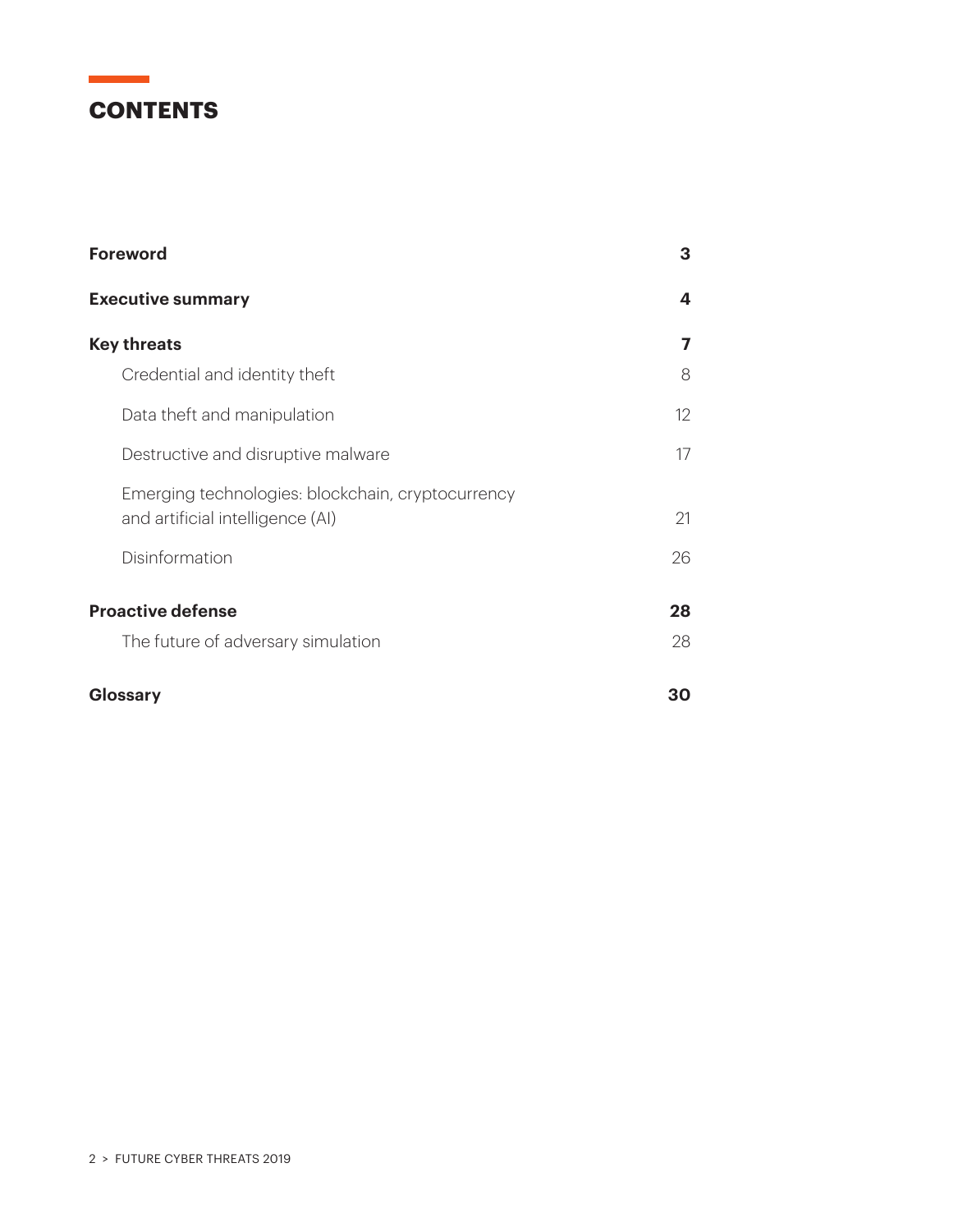

While financial services organizations have always been a target for sophisticated criminals, cyber adversaries' capabilities are breaking new ground as they advance rapidly.

Accenture cyber threat intelligence research points to several key threats that, when combined, lay the groundwork for multistage, multiparty attacks that could result in a new wave of extreme cyberattack scenarios for financial services.

Our report describes each of these threats in their earlier and current forms and examines how they could evolve in the future. We explore:

- Credential and identity theft
- Data theft and manipulation
- Disruptive and destructive malware
- Emerging technologies: Blockchain, cryptocurrency and artificial intelligence
- Disinformation

By understanding the past and anticipating the future nature of threats, we aim to help financial services organizations to be better prepared. With a long history of collaboration, we are certain that now, more than ever, financial services organizations need to come together to address security and resilience challenges. As they maintain this spirit of collaboration and gain momentum—both within the sector and with governments around the world—they can secure the trust that is essential to the success and sustainability of the whole financial system.

#### **Valerie Abend Managing Director, Accenture Security**

#### **Howard Marshall Principal Director, Accenture Security**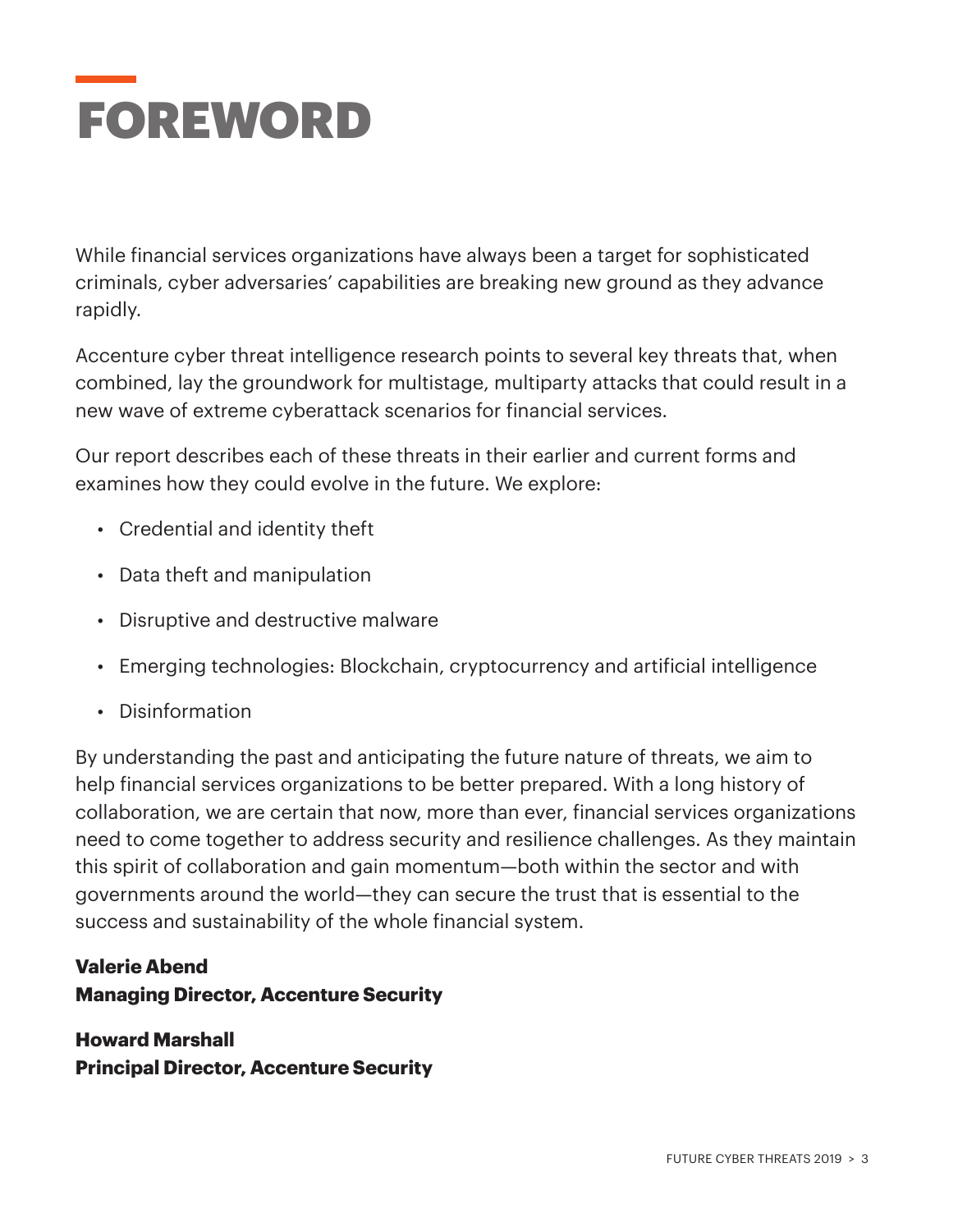# EXECUTIVE SUMMARY

Trust is the fuel that drives the digital economy—it strengthens an organization's standing and leads to new revenue-generating opportunities.<sup>1</sup> It also underpins the stability of the global financial sector. As cyber threats facing financial institutions evolve over time, adversaries erode trust through well-orchestrated, multistaged cyberattacks. Financial services organizations must continually reassess the wide spectrum of cyber threats targeting the financial sector to sustain cyber resilience.

This report discusses five cyber threats affecting the financial sector today. We assess how these threats are evolving and how they could create major lasting impacts for both organizations and the global sector at large. The threats featured are:

**Credential and identity theft:** Breaches of enterprise credentials and consumer financial data continue to grow in frequency and scale. As the landscape changes, adversaries may use these large data sets in innovative ways, including simultaneous multiparty access and network abuse.

**Data theft and manipulation:** Financially, politically, and ideologically motivated adversaries have routinely stolen data from financial institutions. Well-resourced adversaries may evolve to incorporate data manipulation for financial gain, destabilizing financial systems and markets.

**Destructive and disruptive malware:** Adversaries are using ransomware attacks against the financial sector at exponential rates. Increased deployment has coincided with threat adversaries employing destructive malwares, pseudo-ransomwares and defense

Redefine your company based on the company you keep: Intelligent Enterprise Unleashed, Accenture Technology Vision. (2018). Accenture. https://www.accenture.com/\_acnmedia/ Accenture/next-gen-7/tech-vision-2018/pdf/Accenture-TechVision-2018-Tech-Trends-Report. pdf#zoom=50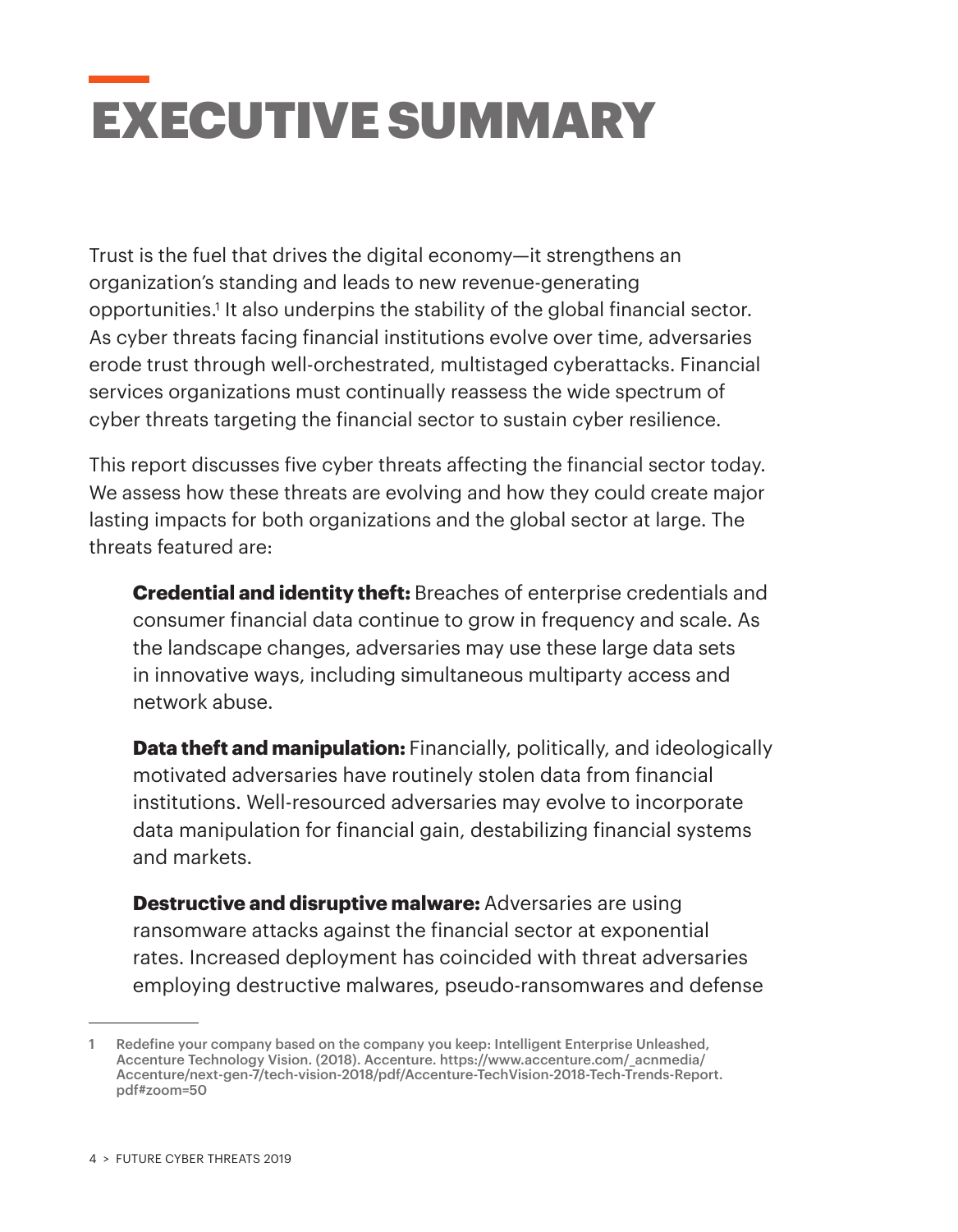evasion techniques. Looking ahead, adversaries may deploy wiper malware to conceal their true intentions and stifle the incident response process during financially or politically motivated attacks.

**Emerging technologies:** Financial services organizations continually explore applications of emerging technologies to deliver faster, more secure and customer-centric services. Increasingly, as financial services organizations leverage blockchain and artificial intelligence, threat adversaries may seek to exploit these emerging technologies as part of a new wave of malicious campaigns.

**Disinformation:** Disinformation has played a role in campaigns targeting financial institutions and markets since the birth of financial transactions. Combined with the other threats, disinformation may factor more prominently during highly targeted, multistage attacks.

As time goes on, these five threats are likely to overlap and intersect. In doing so, they can create the right conditions for new classes of cyberattacks—ones that simultaneously affect numerous organizations essential to financial services' most critical processes. A proactive cyber defense plan that incorporates multiparty attack simulations to test against these key threats could help financial institutions to be better prepared—not only to recognize cyber threats today, but also to defend them tomorrow.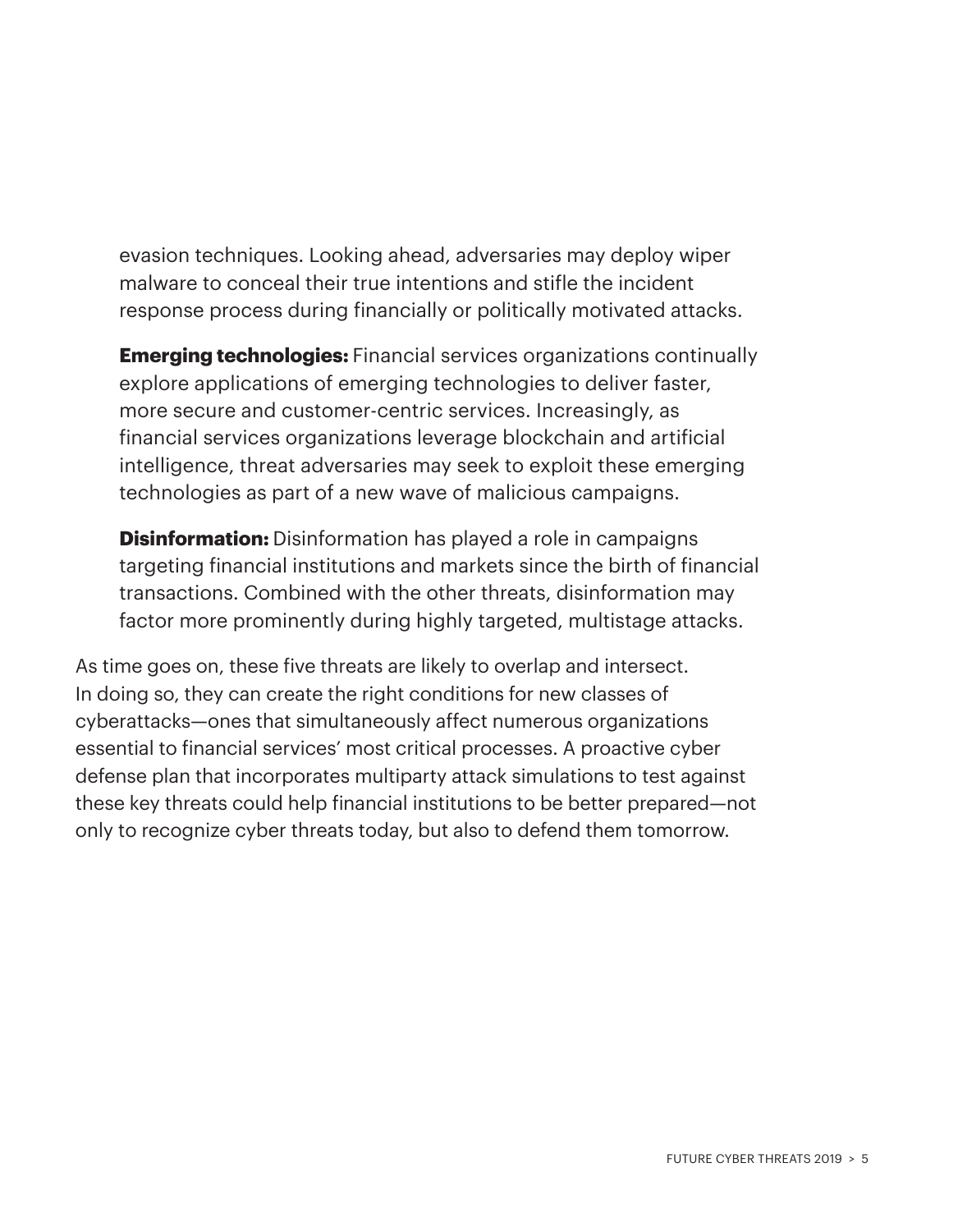### **EXECUTIVE SUMMARY**

#### **Financial Services**

#### **Current and future state of the threat**



**Credential and identity theft** Payment Utility Fraud; Carding; Account Takeover (ATO); Synthetic IDs



**Data theft and manipulation** Strategic collection of material, nonpublic informations



**Destructive and disruptive malware** Ransomware impacting Financial Services and other Critical Infrastructures; Wipers



**Emerging technologies** Cryptocurrency fraud; hyperledger targeting



**Disinformation** Election Interference; Hactivism

Source: Accenture iDefense Threat Intelligence



**Credential and identity theft** Multiparty credential compromises



**Data theft and manipulation** Data theft and manipulation in furtherance of Fraud and Disinformation operations



**Destructive and disruptive malware** Targeted destruction and disruption of critical financial systems



**Emerging technologies** Adversarial artificial intelligence



**Disinformation** Large-scale, targeted market manipulation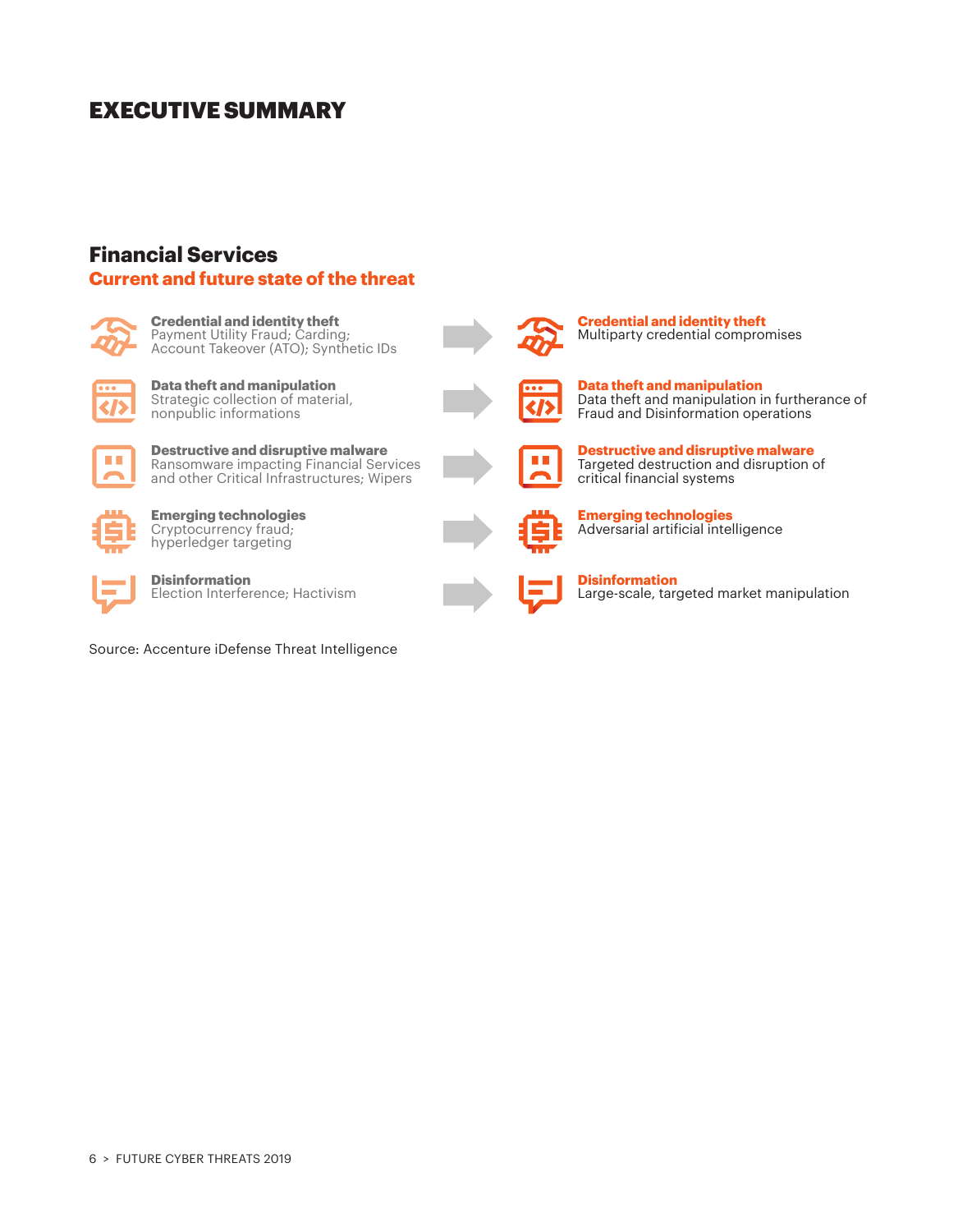

Based on our research of current and evolving cyber threats, the Accenture Security iDefense Threat Intelligence Services Team highlights the following five threats as key for organizations within the financial services sector:

- Credential and identity theft
- Data theft and manipulation
- Destructive and disruptive malware
- Emerging technologies: Blockchain, cryptocurrency and artificial intelligence
- Disinformation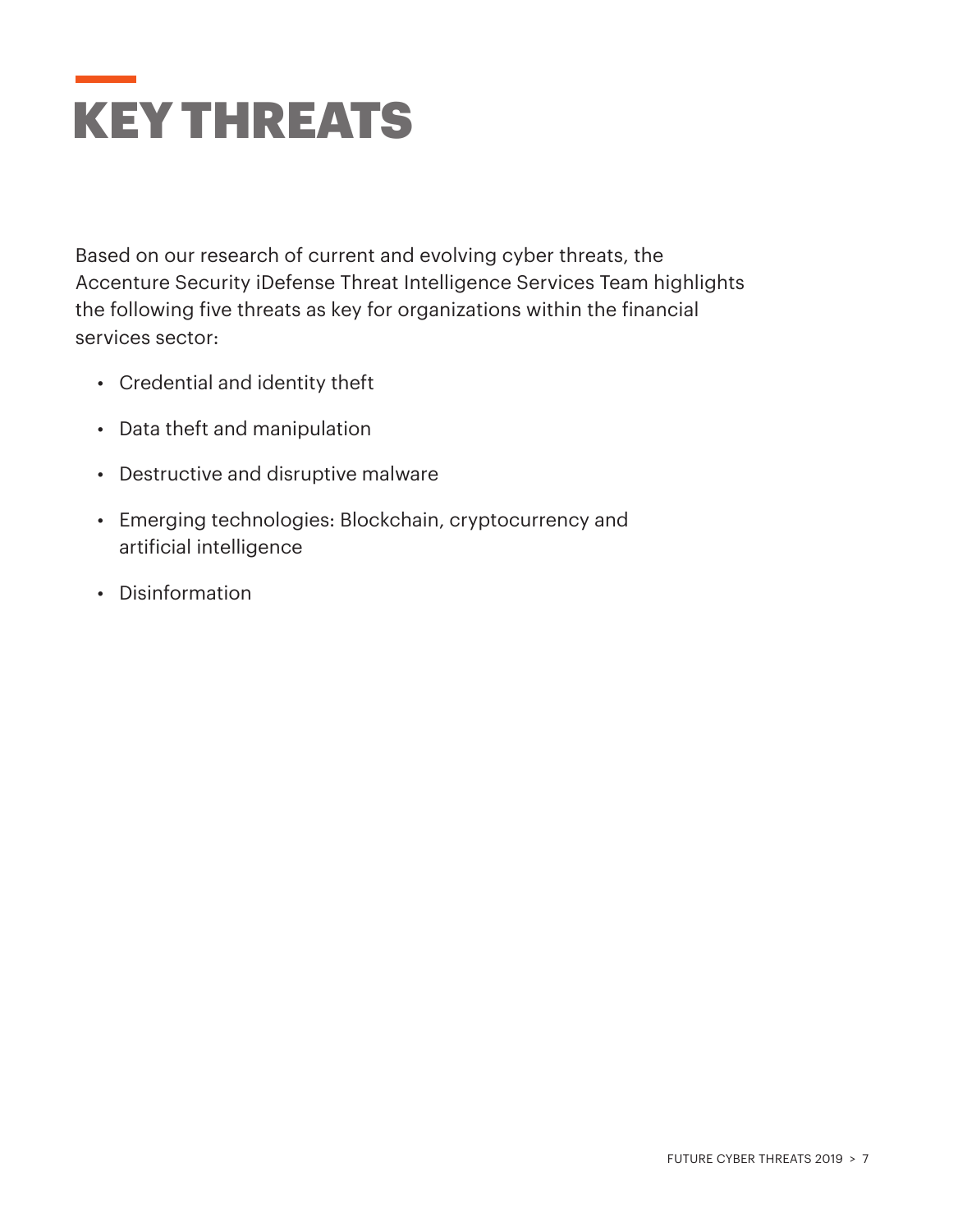



**Credential and identity theft** Payment Utility Fraud; Carding; Account Takeover (ATO); Synthetic IDs



**Credential and identity theft** Multiparty credential compromises

Social engineering remains the number one threat in breaching security defenses, regardless of the maturity and frequency of security awareness campaigns.<sup>2</sup> Increasingly, most organizations experience frequent and sophisticated phishing and other types of social engineering attacks<sup>3</sup> and, unfortunately, people continue to be the weak link in cybersecurity defense.<sup>4</sup>

The primary and most immediate impact of social engineering attacks is usually theft of customer, employee and other third-party credentials. These attacks often occur through account takeover (ATO) and synthetic identity fraud. In 2018, more than 43,000 breaches across all industries involved the use of customer credentials stolen from botnet-infected clients.5 Such activity is a concern for financial institutions whose customers routinely repurpose usernames and passwords or where employee or third-party credentials are delegated for enterprise access.

Financially motivated adversaries take advantage of real-time payment networks by using ATO, wire fraud, check fraud, card fraud and a variety of other fraud types to steal funds.<sup>6</sup> The increase in consumer data available to fraudsters is driving fraud losses higher every year,<sup>7</sup>

Phishing as a Service: The Phishing Landscape. Accenture Security. (2018). https://www.accenture. com/t00010101T000000Z\_\_w\_\_/gb-en/\_acnmedia/PDF-71/Accenture-Phishing-As-Service.pdf

<sup>3</sup> Microsoft Security Intelligence Report Volume 24. (2019). https://clouddamcdnprodep.azureedge. net/gdc/gdcVAOQd7/original

<sup>4</sup> Ninth Annual Cost of Cybercrime. (2019). https://www.accenture.com/\_acnmedia/PDF-96/ Accenture-2019-Cost-of-Cybercrime-Study-Final.pdf#zoom=50

<sup>5 2018</sup> Data Breach Investigations Report. Verizon. (2019). https://enterprise.verizon.com/resources/ reports/DBIR\_2018\_Report.pdf

<sup>6</sup> Faster Payments, Faster Fraudsters. (2019, March 19). PYMNTS. https://www.pymnts.com/news/ security-and-risk/2019/real-time-payments-faster-fraudsters-security/

<sup>7</sup> Witt, P. (2019, February 28). The top frauds of 2018. Federal Trade Commission. https://www. consumer.ftc.gov/blog/2019/02/top-frauds-2018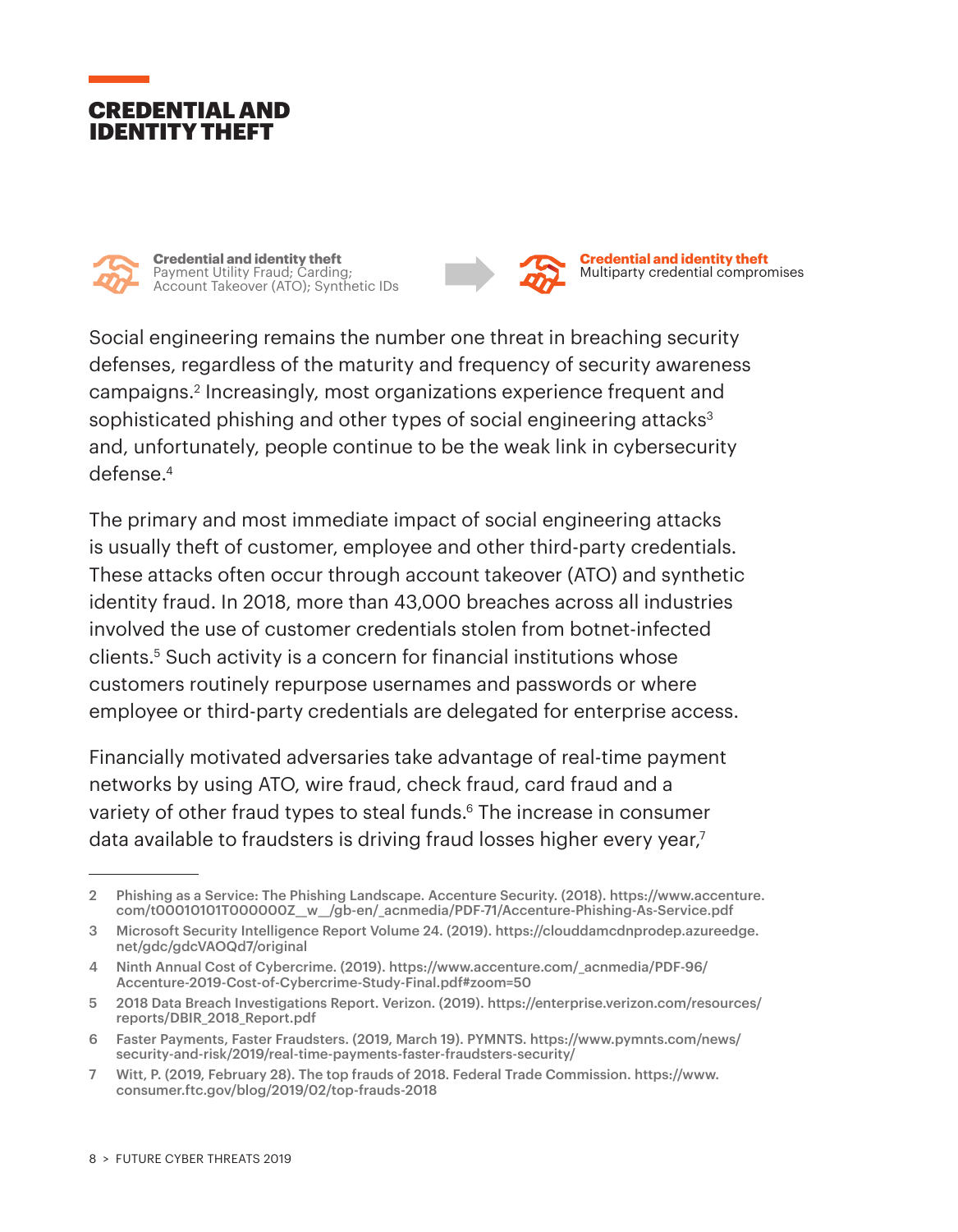propelling the shift from counterfeit cards to identity theft and synthetic identity fraud.<sup>8</sup> Cybercriminals use compromised credentials to quickly and widely establish user profiles. These credentials are easy to obtain firsthand or through criminal marketplaces, where they are sold in large volume at affordable rates. Synthetic identities have become a particular concern for financial institutions. This form of account theft is attractive to fraudsters because it enables them to obtain control of the account, cultivate high credit limits and bypass account alerts—all to facilitate highdollar transactions with low risk of detection.<sup>9</sup> Fraudsters using synthetic identities are likely to continue to increase alongside traditional fraud.

Credential theft is a rapidly expanding threat for enterprise networks, incorporating e-mail addresses and login credentials; system credentials, such as certificates; and other forms of identification that third parties and employees use to authenticate themselves.<sup>10</sup> Unfortunately, the number of compromised credentials being used continues to rise.<sup>11</sup> In the United States, the Federal Financial Institutions Examination Council (FFIEC) published a statement warning financial institutions of the growing trend of credential theft.<sup>12</sup> It is a reminder that firms need to keep up-to-date with changing tactics, techniques and procedures (TTPs) used by the threat groups who compromise credentials.

**Frequently, corporate credential theft is a targeted effort.** Adversaries

often conduct extensive reconnaissance of individuals at a target

<sup>8</sup> Chasing ever-shifting payments fraud. (2018, September 6). Accenture. https://bankingblog. accenture.com/chasing-ever-shifting-payments-fraud?lang=en\_US

<sup>9</sup> Ibid

<sup>10</sup> Cyber Attacks Compromising Credentials. (2015). Federal Financial Institutions Examination Council. https://www.ffiec.gov/press/PDF/2121758\_FINAL\_FFIEC%20Credentials.pdf

<sup>11</sup> Goodin, D. Hard-to-detect credential-theft malware has infected 1,200 and is still going. (2019, February 20). Ars Technica. https://arstechnica.com/information-technology/2019/02/hard-todetect-credential-theft-malware-has-infected-1200-and-is-still-going/

<sup>12</sup> Cyber Attacks Compromising Credentials. (2015). Federal Financial Institutions Examination Council. https://www.ffiec.gov/press/PDF/2121758\_FINAL\_FFIEC%20Credentials.pdf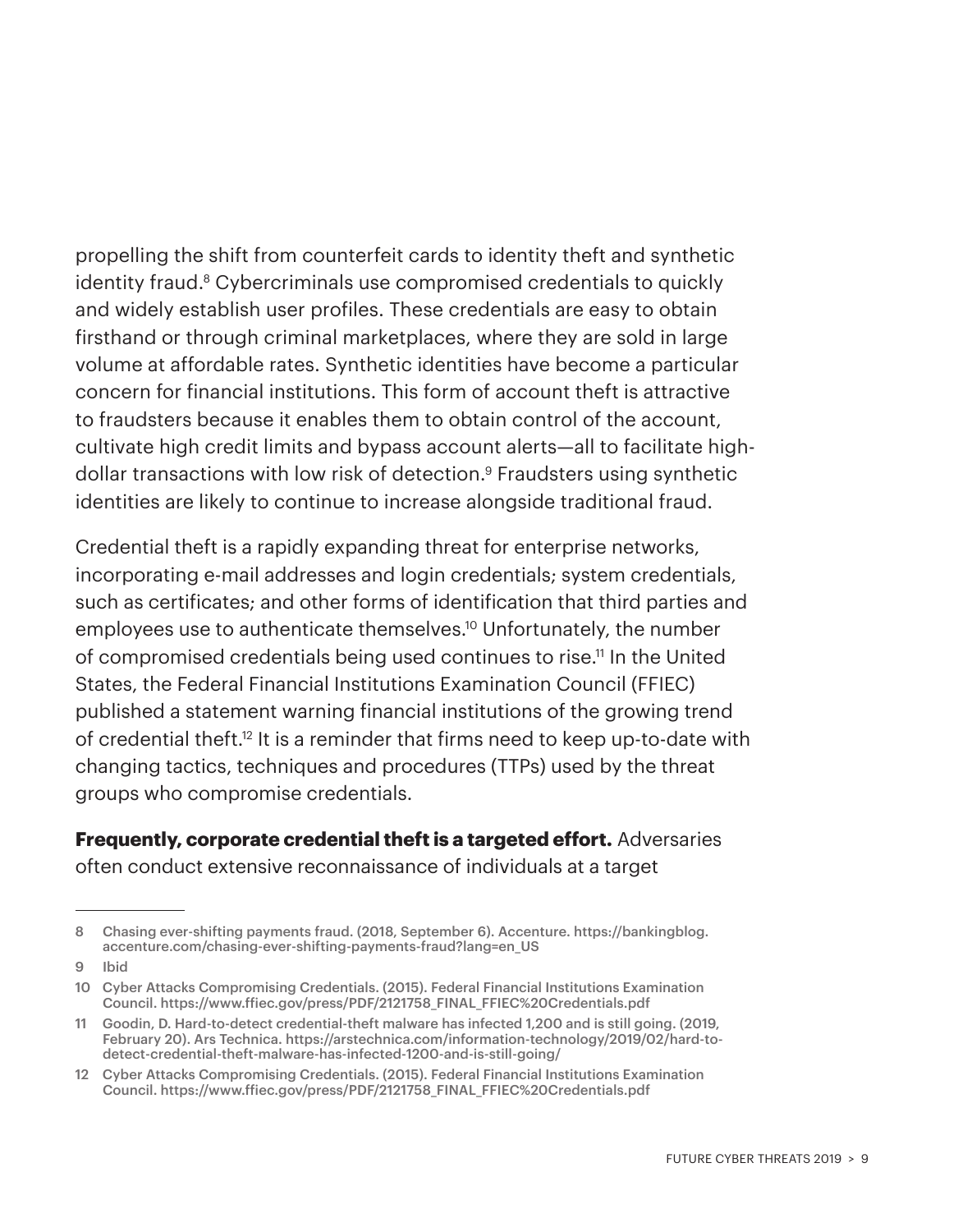#### **CREDENTIAL AND** identitytheft

organization using social media and news channels. Once cybercriminals identify specific users with credentials to access critical data, the adversaries conduct phishing campaigns and create fake websites to gather an individual's credentials.

E-mail lures and fake sites used in corporate credential theft are often far more sophisticated than those used for consumer credential theft.<sup>13</sup> Following a successful compromise, adversaries use a variety of evasive measures so that they can keep using the credentials. Adversaries have been observed modifying permissions, adding or changing permission groups, modifying account settings, or modifying how authentication is performed. Such actions include account activity designed to undermine security policies, such as performing iterative password updates to disrupt password duration policies and preserve the life of compromised credentials.<sup>14</sup>

In recent years, malicious adversaries have taken careful steps to obtain large sets of customer and corporate credentials for the purpose of credential abuse. In particular, privileged credential abuse—where adversaries gain access to critical processes and data within a financial institution or set of financial services organizations—is one of the most popular breach strategies used by organized crime and state-sponsored organizations.15 In some cases, adversaries may not need to use malware to achieve their objectives when corporate credentials are effective enough on their own.

<sup>13</sup> Shopen, K. is a Credential-Based Attack? (2017, February 16). Palo Alto Networks. https://www. paloaltonetworks.com/cyberpedia/what-is-a-credential-based-attack

<sup>14</sup> Account Manipulation. MITRE. https://attack.mitre.org/techniques/T1098/

<sup>15</sup> Columbus, L. (2019, April 15). CIO's Guide To Stopping Privileged Access Abuse - Part I. *Forbes*. https://www.forbes.com/sites/louiscolumbus/2019/04/15/cios-guide-to-stopping-privilegedaccess-abuse-part-i/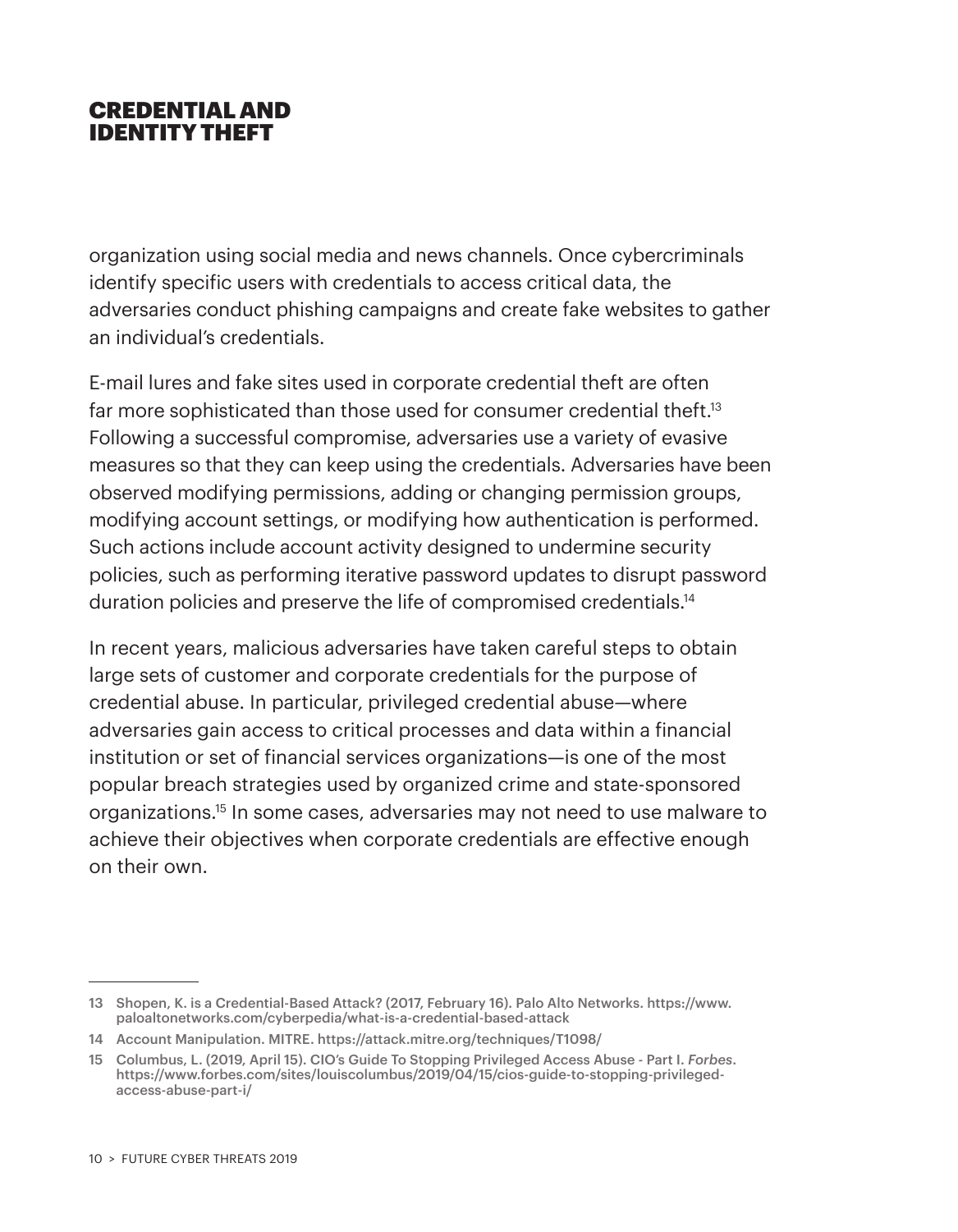# In an increasingly complex threat landscape, credential abuse across many enterprises at the same time is likely to be the cornerstone of sophisticated cyberattacks that impact financial services.

Compromised employee and third-party credentials may provide initial access to trusted internal systems, enabling adversaries to gain and use system administrator-level access to obtain confidential business information, modify and disrupt information systems, and destroy or corrupt data.

Stolen system credentials can also be used to gain access to internal systems and data to further distribute malware or impersonate the financial institution to facilitate fraud, such as accessing payment processing systems for automated clearing house transactions.<sup>16</sup> Repeating this process across a set of organizations can ensure adversaries maintain end-to-end visibility for their campaigns; it also affords threat adversaries operational resilience. In recent months, advanced adversaries have showcased their capacity to execute multiparty compromises effectively. In April 2018, five banks in Mexico were hacked, forcing them to connect to the domestic payment network, SPEI, via back-up methods.<sup>17</sup>

The applications for multiparty compromises are somewhat limitless when threat adversaries use credential abuse. Paired with ransomware, destructive malware, disinformation, high-dollar fraud or even defacement, multiparty compromises can compound the impact of an attack. The advent of advanced adversaries leveraging their access through compromised credentials to multiple, critical entities concurrently is likely to impact the financial sector's ability to collaborate—in turn, challenging its resilience.

<sup>16</sup> Cyber Attacks Compromising Credentials. (2015). Federal Financial Institutions Examination Council. https://www.ffiec.gov/press/PDF/2121758\_FINAL\_FFIEC%20Credentials.pdf

<sup>17</sup> Davis, M. (2018, May 29). Mexico Foiled a \$110 Million Bank Heist, Then Kept It a Secret. *Bloomberg*. https://www.bloomberg.com/news/articles/2018-05-29/mexico-foiled-a-110-million-bank-heistthen-kept-it-a-secret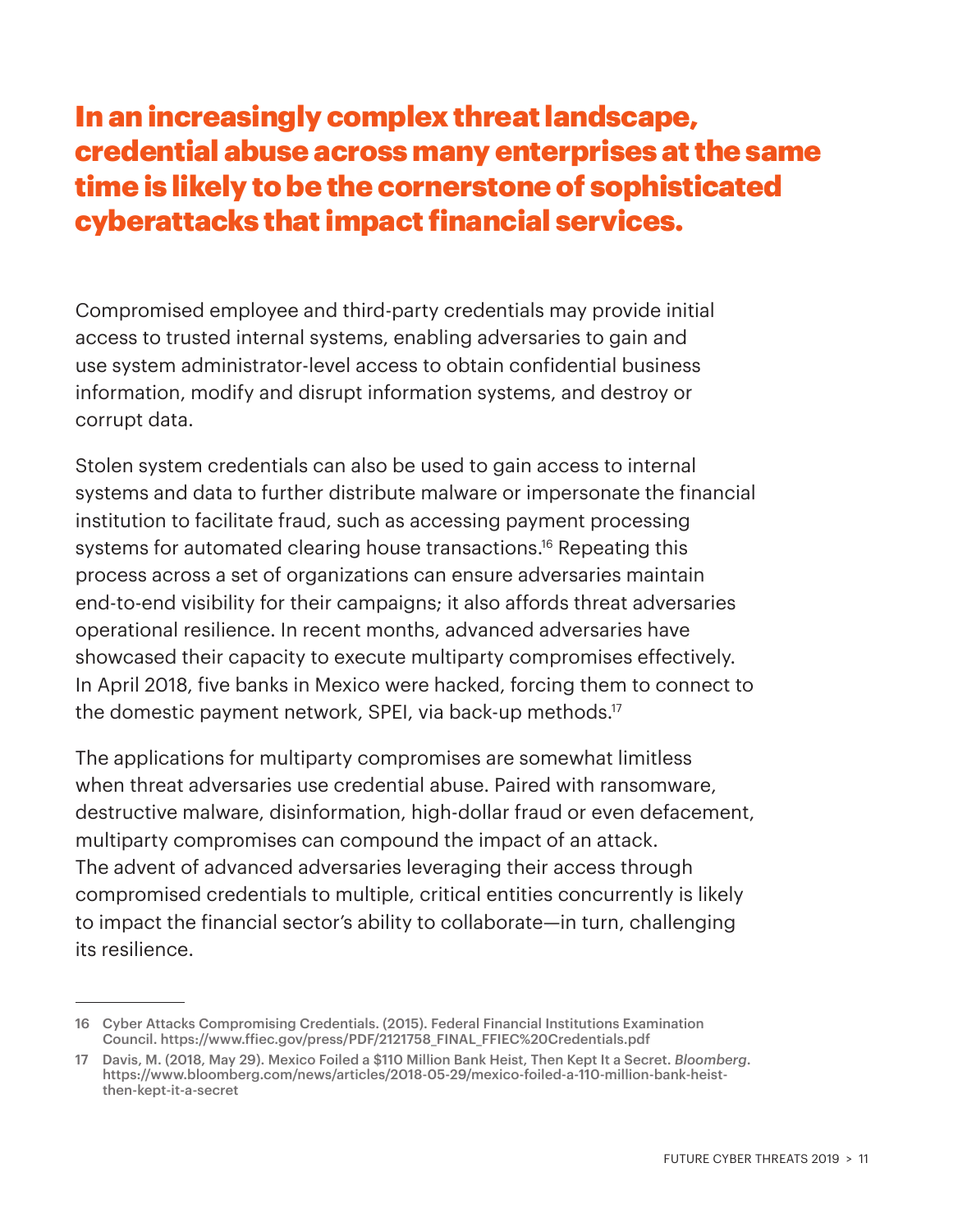



**Data theft and manipulation** Strategic collection of material, nonpublic informations



**Data theft and manipulation** Data theft and manipulation in furtherance of Fraud and Disinformation operations

Data is the most critical asset for financial institutions. Maintaining the availability and integrity of data is vital to financial markets globally. Playing such a pivotal role, data is an ideal target for malicious adversaries, with information theft being the most expensive and fastest-rising consequence of cybercrime.<sup>18</sup>

Data breaches are an ever-present threat, with the number of United States data breach incidents hitting a record high in recent years. These breaches have involved the financial sector, including entities such as banks, credit unions, credit card companies, mortgage and loan brokers, investment firms and trust companies, payday lenders and pension funds and even financial authorities.19 Data loss or data destruction are top-rated concerns for organizations.<sup>20</sup>

The ability to monetize material, nonpublic information through sales on criminal marketplaces or insider trading has attracted financially motivated adversaries to target financial institutions, technology service providers, central banks and relevant government agencies over the years. For example, adversaries stole documents related to a card processing system used by around 200 banks in the United States and Latin America, which could be potentially used for future attacks.<sup>21</sup>

<sup>18</sup> Ninth Annual Cost of Cybercrime Study. (2019). Accenture. https://www.accenture.com/\_acnmedia/ PDF-96/Accenture-2019-Cost-of-Cybercrime-Study-Final.pdf#zoom=50

<sup>19</sup> The Impact of Cybersecurity Incidents on Financial Institutions. (2018, February). Identity Theft Resource Center. https://www.idtheftcenter.org/wp-content/uploads/2019/02/ITRC\_Generali\_The-Impact-of-Cybersecurity-Incidents-on-Financial-Institutions-2018.pdf

<sup>20</sup> The State of Cybersecurity and Digital Trust 2016. (2016, June 27). Accenture. https://www. accenture.com/t20170510T000709\_\_w\_\_/us-en/\_acnmedia/PDF-23/Accenture-State-Cybersecurityand-Digital-Trust-2016-Executive-Summary-June.pdf

<sup>21</sup> Cuthbertson, A. (2017, December 12). Bank Robber Hackers Steal Millions of Dollars in Silent Heists Across U.S. and Russia. *Newsweek*. https://www.newsweek.com/bank-robber-hackers-stealmillions-dollars-silent-heists-745087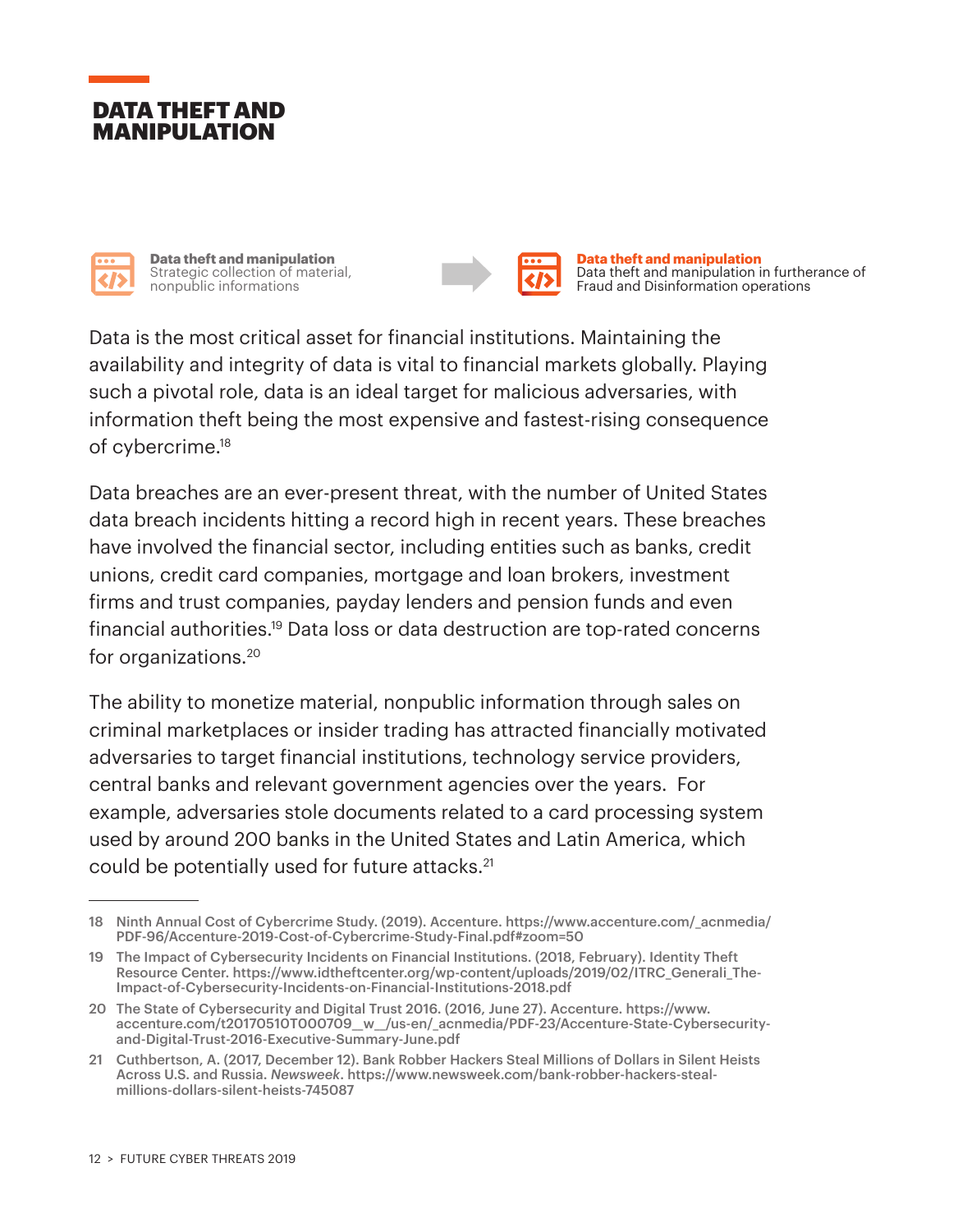In 2016, adversaries extracted files from the United States Securities & Exchange Commission's EDGAR system to trade on nonpublic earnings results.22 In 2017, adversaries targeted Poland's financial regulator, KNF, to exfiltrate data from several Polish banks. In what was labelled the most serious attack in Polish history at the time, the incident speaks to the diversity of ways threat adversaries can attempt data theft from critical financial entities.23 This kind of activity is likely to continue as some institutions support their clients with initial public offerings (IPOs) and large mergers. Financial institutions are direct targets because of the sensitivity of the data they hold.<sup>24</sup> Both financially and politically motivated threat adversaries searching for competitive intelligence may continue to target firms as central repositories of valuable insider information.

As cyber threats progress, adversaries are likely to change as they shift their focus from data theft to strategic data manipulation. Unlike most data theft (where data is stolen because it is valuable) or extortive attacks (when data is imprisoned or destroyed until someone pays to release it), manipulation hacks are hard to detect: they occur when adversaries (or bots) change vital information, often below the threshold of attention.<sup>25</sup> Business is more data driven than ever, but inaccurate and manipulated information threatens to compromise the insights that companies rely on to plan, operate, and grow. Moreover, increasingly, financial services organizations are making use of autonomous, data-driven decision making. Left unchecked, adversaries could cause significant harm through the

<sup>22</sup> SEC Brings Charges in EDGAR Hacking Case. (2019, January 15). Securities and Exchange Commission. https://www.sec.gov/news/press-release/2019-1

<sup>23</sup> O'Neill, P. (2017, February 2). Hackers break into Polish banks through government regulator charged with bank security standards. CyberScoop. https://www.cyberscoop.com/hackers-breakpolish-banks-government-regulator-charged-bank-security-standards/

<sup>24</sup> Cyber attacks on financial services sector rise fivefold in 2018. (2019, February 24). *Financial Times*. https://www.ft.com/content/6a2d9d76-3692-11e9-bd3a-8b2a211d90d5

<sup>25</sup> Cooper, B. (2017, November 20). The dangerous data hack that you won't even notice. University of California, Berkeley. https://news.berkeley.edu/berkeley\_blog/the-dangerous-data-hack-that-youwont-even-notice/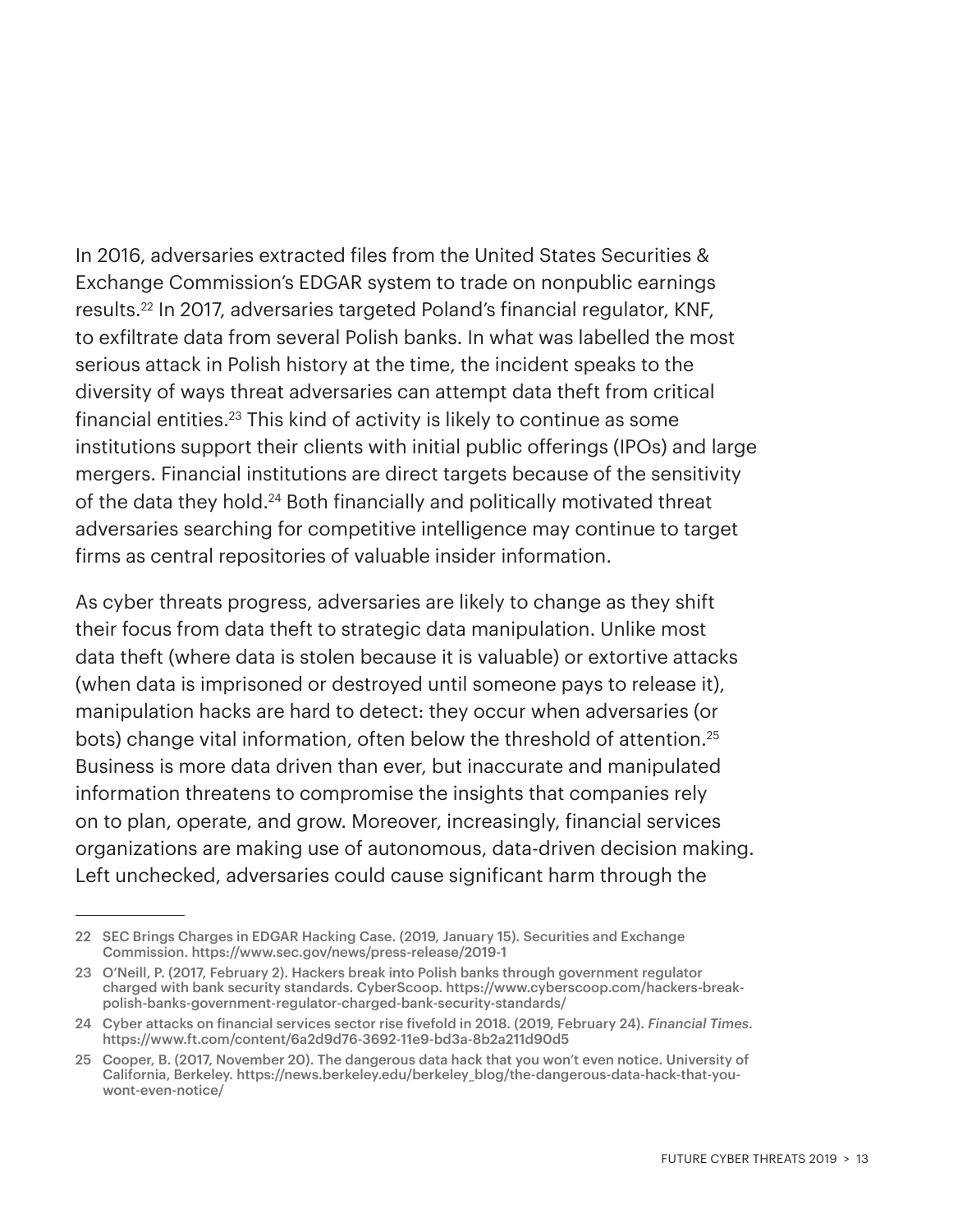#### **DATA THEFT AND** manipulation

manipulation of these autonomous processes or via the large volumes of data that fuel this type of decision making.<sup>26</sup>

Both politically and financially motivated threat groups can benefit from manipulating data, a sentiment echoed by the United States Intelligence Community in recent years. In the future, firms are likely to see cyber operations that involve changing or manipulating electronic information, instead of simply deleting it or disrupting access to it. Should highlyresourced threat groups manipulate and disrupt access to key data sets, they could undermine the trust in the organization's systems and the organization itself. Decision making by senior government officials, corporate executives, investors, or others could be impaired if they cannot trust the information they are receiving.<sup>27</sup> Manipulating credit scores, bank account numbers, and also market data (including pricing and transaction volumes) is a natural evolution from yesterday's big data breaches, where the personal information on millions of consumers, healthcare patients and government workers could already be in use for such manipulation schemes.<sup>28</sup>

From an enterprise perspective, successful cyber threat operations, targeting the integrity of information, can overcome institutionalized checks and balances that are designed to prevent the manipulation of data; for example, market monitoring and clearing functions in the financial sector.<sup>29</sup> Evidenced by the large-scale data theft and financial crime over

<sup>26</sup> Redefine your company based on the company you keep: Intelligent Enterprise Unleashed, Accenture Technology Vision 2018. (2018). Accenture. https://www.accenture.com/\_acnmedia/ Accenture/next-gen-7/tech-vision-2018/pdf/Accenture-TechVision-2018-Tech-Trends-Report. pdf#zoom=50

<sup>27</sup> Clapper, J. (2015, September 10). Statement for the Record, Worldwide Cyber Threats, House Permanent Select Committee on Intelligence. Office of the Director of National Intelligence. https:// www.dni.gov/files/documents/HPSCI%2010%20Sept%20Cyber%20Hearing%20SFR.pdf

<sup>28</sup> Overfelt, M. (2016, March 9). The next big threat in hacking — data sabotage. CNBC. https://www. cnbc.com/2016/03/09/the-next-big-threat-in-hacking--data-sabotage.html

<sup>29</sup> Clapper, J. (2015, September 10). Statement for the Record, Worldwide Cyber Threats, House Permanent Select Committee on Intelligence. Office of the Director of National Intelligence. https://www.dni.gov/files/documents/HPSCI%2010%20Sept%20Cyber%20Hearing%20SFR.pdf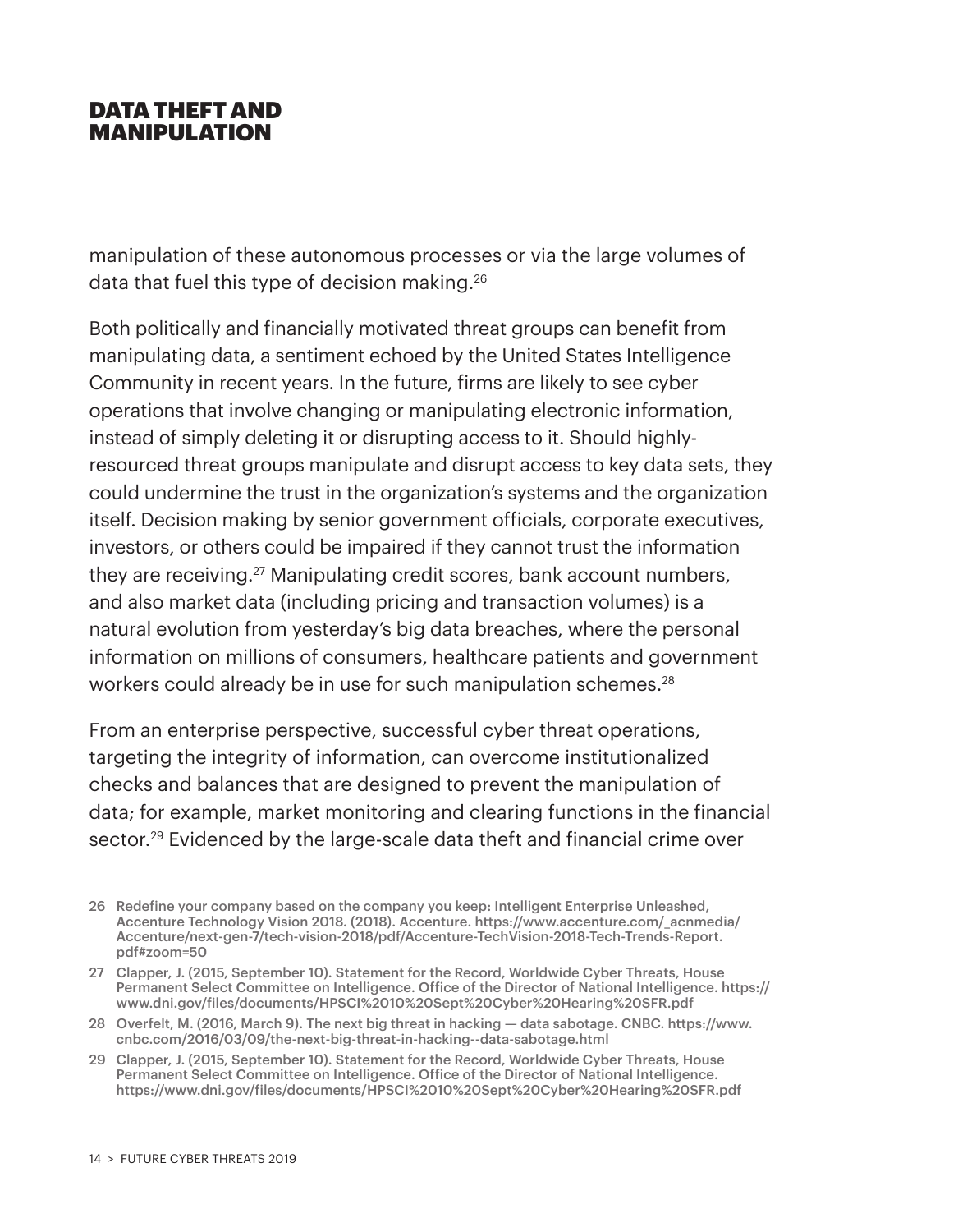the past decade, both financially and politically motivated groups have positioned themselves as adversaries capable of penetrating the defenses of institutions of all sizes and may set their sights on data manipulation.

Critical pieces of intellectual property for financial organizations, such as algorithmic trading code, may play a central role in advancing the threat landscape for data. The globalization of asset trading, the emergence of ultrafast information technology and interconnected communications has made it impossible for humans to efficiently participate in a routine, lowlevel decision-making process.

Today, most trading decisions in equities and electronic futures contracts are made by algorithms: they define where to trade, at what price, and what quantity.<sup>30</sup> Malicious insiders at financial institutions have a storied history of stealing this trading algorithm code, including the use of credential stealers and malware designed to capture encryption keys for trading models.31 This tendency is likely to evolve to include the alteration of these algorithms. Influencing trading algorithms to behave abnormally or ineffectively in small increments may be difficult for organizations to identify. Eventually, these changes could begin to accumulate, causing algorithms to become unstable, leading to extremely diverse outcomes including catastrophic failures.<sup>32</sup>

Financial services organizations should work to combat the manipulation of data by employing countermeasures aimed at early detection of alteration—provenance, threat modeling and alerting. By verifying the

<sup>30</sup> Bacoyannis, V., et al. (2018, November 30). Idiosyncrasies and challenges of data driven learning in electronic trading. https://arxiv.org/pdf/1811.09549.pdf

<sup>31</sup> Computer Engineer Arrested For Theft Of Proprietary Trading Code From His Employer. (2017, April 7). U.S. Attorney's Office Southern District of New York. https://www.justice.gov/usao-sdny/pr/ computer-engineer-arrested-theft-proprietary-trading-code-his-employer

<sup>32</sup> Know your Threat: AI is the New Attack Surface. (2019). Accenture. https://www.accenture.com/\_ acnmedia/Accenture/Redesign-Assets/DotCom/Documents/Global/1/Accenture-Trustworthy-AI-POV-Updated.pdf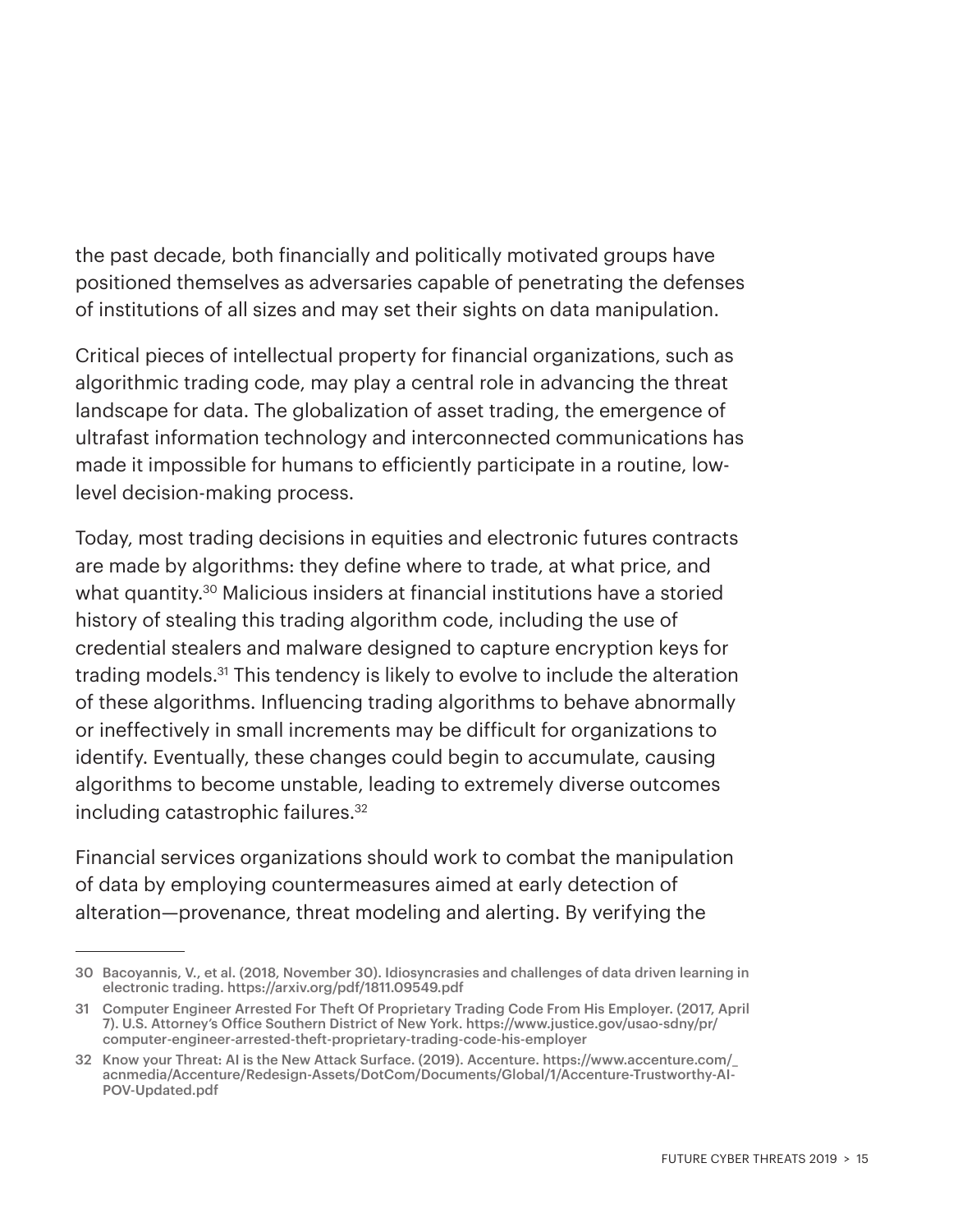#### **DATA THEFT AND** manipulation

history of data from its origin throughout its life cycle, firms can certify and recertify the authenticity of their data. Assessing a firm's enterprise data landscape for inaccurate data and subsequently quantifying the trust within that data could enable security teams to forecast targeting through plausible, but extreme, threat models for cyberattacks.

> In the future, firms are likely to see cyber operations that involve changing or manipulating electronic information instead of simply deleting it or disrupting access to it.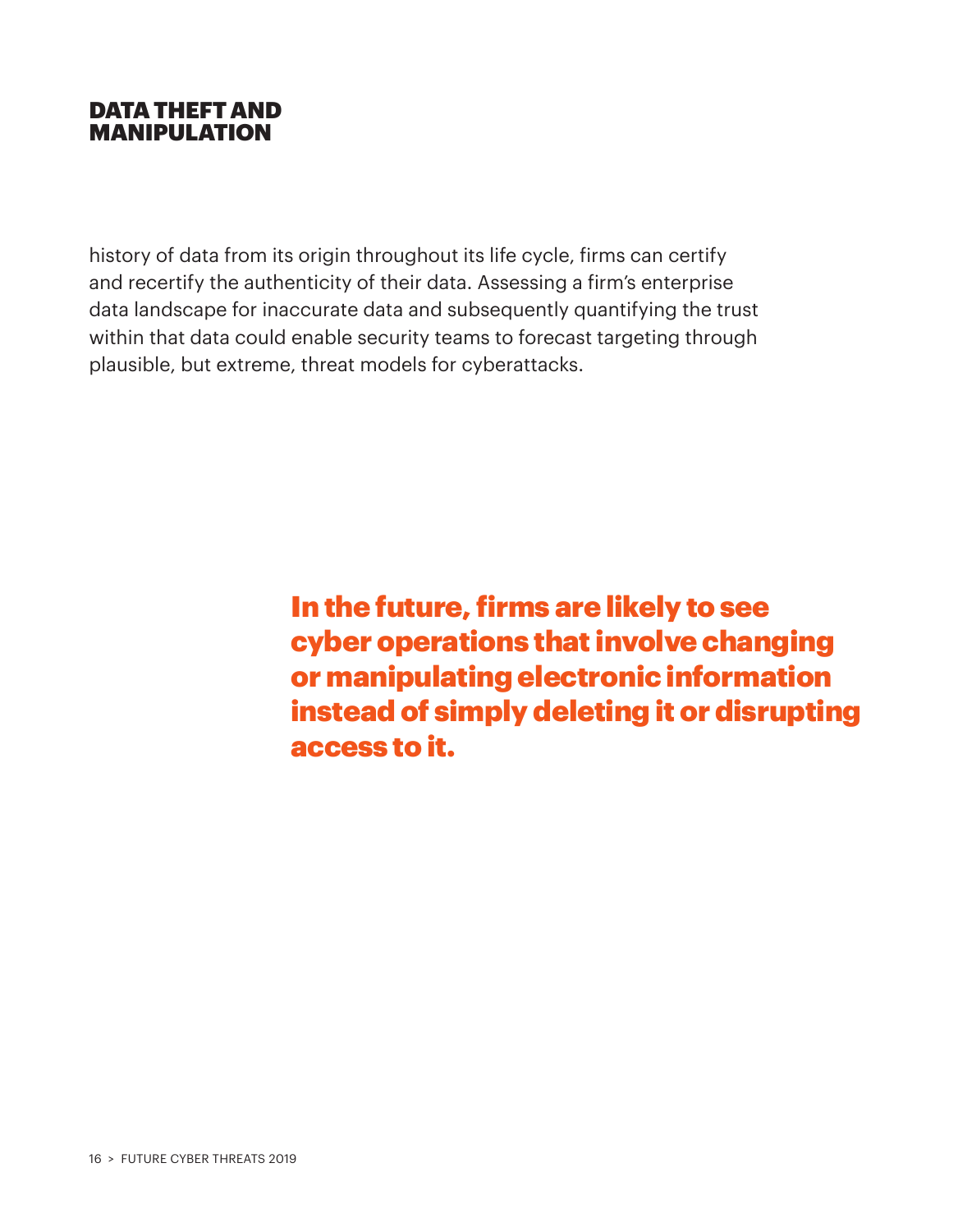### DESTRUCTIVE AND DISRUPTIVE MALWARE



**Destructive and disruptive malware** Ransomware impacting Financial Services and other Critical Infrastructures; Wipers



**Destructive and disruptive malware** Targeted destruction and disruption of critical financial systems

The cost of business disruption—including diminished employee productivity and business process failures that happen after a cyberattack—continues to rise at a steady rate. The financial consequences of ransomware alone have increased 21 percent in the last year.<sup>33</sup> Ransomware is overtaking banking trojans in financially motivated malware attacks, a trend that is predicted to continue in the near future.<sup>34</sup> The risk of large-scale disruption in financial services may rise as threat adversaries develop variants of extortive malware.

In recent years, financial services organizations have been among the most targeted organizations from adversaries conducting ransomware campaigns.35 One insurance company that provides protection against ransomware attacks has observed that, of all the attacks they noted, 20 percent targeted financial institutions. That said, successful infections have been significantly lower and have primarily affected smaller banks and credit unions—some more than once.36 Organized cybercriminal groups continue to target firms they deem likely to pay the ransom. In some ways, this explains the lack of successful infections reported by large financial institutions, often perceived by adversaries to have more mature cybersecurity postures.

<sup>33</sup> Ninth Annual Cost of Cybercrime Study. (2019). Accenture. https://www.accenture.com/\_acnmedia/ PDF-96/Accenture-2019-Cost-of-Cybercrime-Study-Final.pdf#zoom=50

<sup>34 2018</sup> Internet Organised Crime Threat Assessment (IOCTA). (2019). Europol. https://www.europol. europa.eu/internet-organised-crime-threat-assessment-2018

<sup>35</sup> Crosman, P. (2016, November 3). Ransomware: Should Banks Prepare to Pay or Be Ready to Refuse? *American Banker*. https://www.americanbanker.com/news/ransomware-should-banks-prepare-topay-or-be-ready-to-refuse

<sup>36</sup> Yurcan, B. (2018, June 15). Ransomware is taking a toll on banks. Here's how they're fighting back. *American Banker*. https://www.americanbanker.com/news/ransomware-is-taking-a-toll-on-banksheres-how-theyre-fighting-back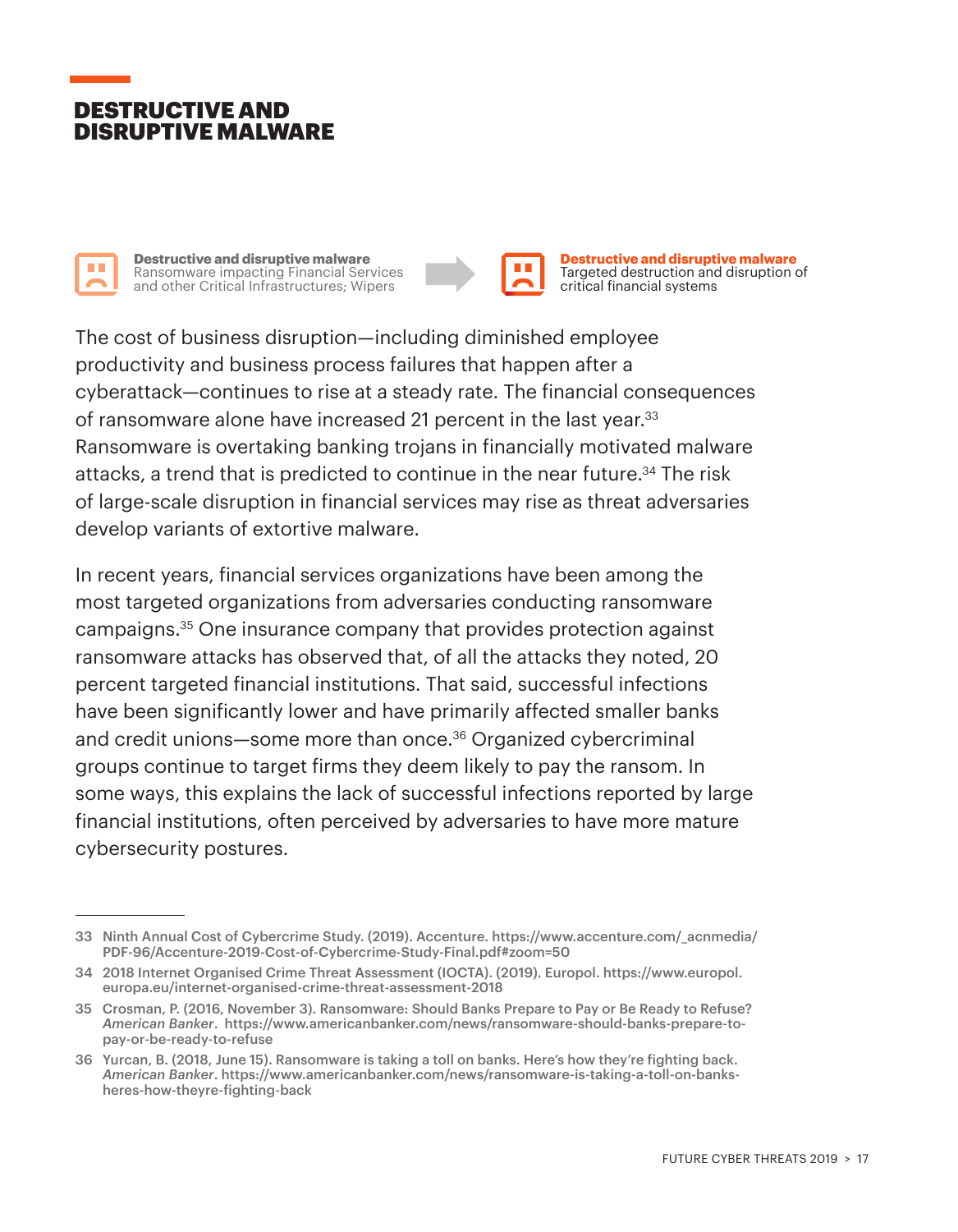#### DESTRUCTIVE AND DISRUPTIVE MALWARE

The same threat groups operating ransomware also operate banking trojans that hit banks' consumer and commercial clients with wire fraud and automated clearing house fraud.<sup>37</sup> To help reduce the effectiveness of these attacks, banks should consider threats holistically, rather than looking at each specific attack. By doing so, organizations can better anticipate specific vulnerabilities and gaps as future TTPs evolve.

A critical advancement in adversaries' TTPs has been their ability to evade detection through deploying destructive malware, often referred to as wiper ware, that erases data including logs used to monitor for suspicious activity. Usually, an adversary's malware, tools, or other activity leaves traces behind indicating what was done within a network and how. Adversaries are incentivized to remove these files over the course of an intrusion to minimize their footprint or remove it as part of the post-intrusion cleanup process.<sup>38</sup>



#### **Anatomy of the coverup**

Source: Accenture iDefense Threat Intelligence

Several threat adversary groups have incorporated these TTPs into their attacks that specifically target financial institutions.39 As this type of activity continues to become more targeted, threat adversaries may take

<sup>37</sup> Crosman, P. (2016, November 3). Ransomware: Should Banks Prepare to Pay or Be Ready to Refuse? *American Banker*. https://www.americanbanker.com/news/ransomware-should-banks-prepare-topay-or-be-ready-to-refuse

<sup>38</sup> File Deletion. MITRE. https://attack.mitre.org/techniques/T1107/

<sup>39</sup> Ibid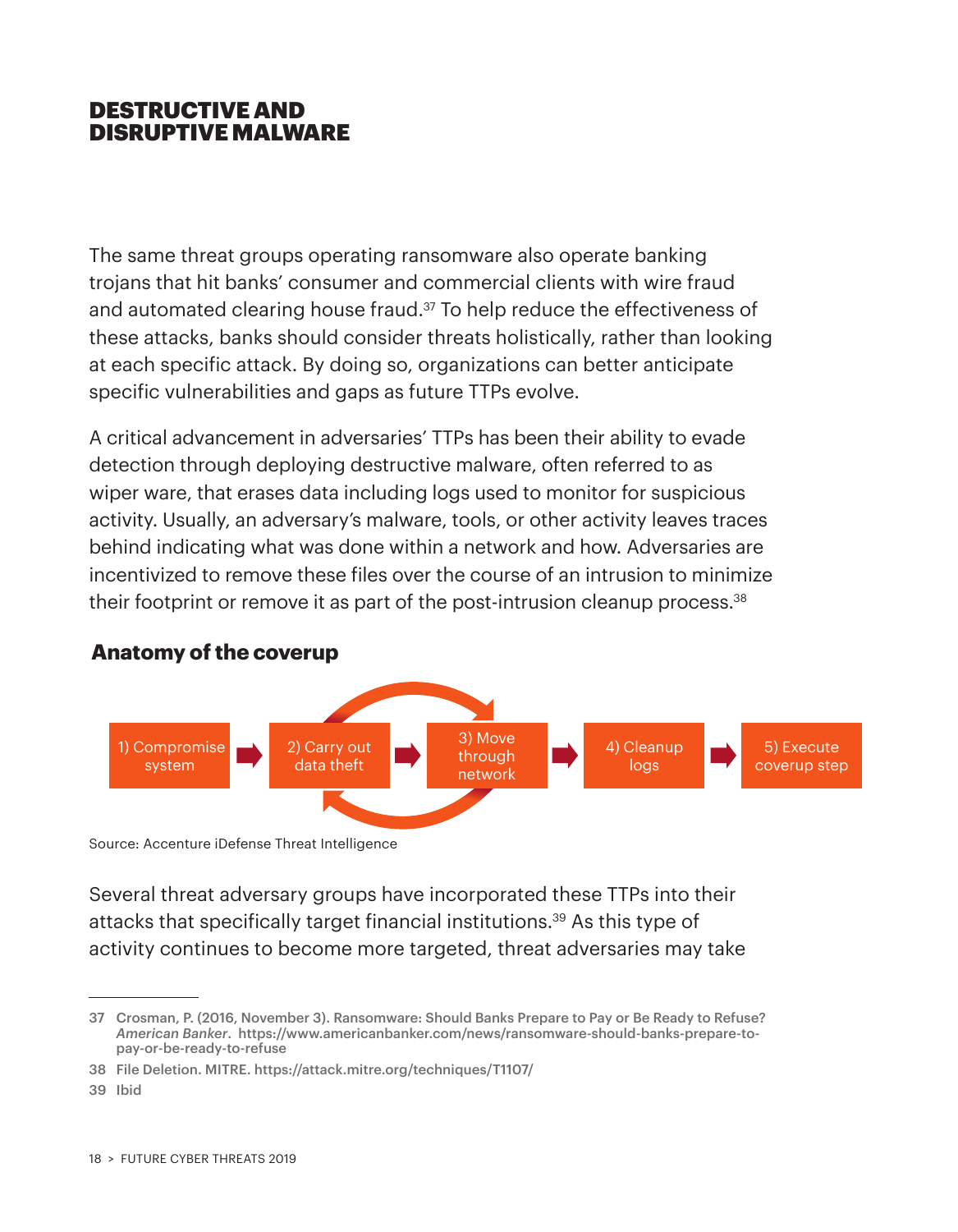advantage of system encryption and file destruction for greater impact to critical systems supporting the delivery of core financial services.

With this evolution, cyber defense operators supporting financial institutions could face challenges around deciphering the differences between the attack and the coverup. Data manipulation and theft, followed by ransomware or a wiper malware, impedes incident responders' ability to perform forensics, stop the attack, and remove the adversaries from their systems.

Institutions also face attackers fighting back after they are detected, trying to circumvent defenses and the investigation into the attack. Adversaries are leaving behind destructive malware and using Distributed Denial-of-service (DDoS) to create smokescreens during events.<sup>40</sup> In 2018, adversaries reportedly deployed wiper malware that affected 9,000 workstations and 500 servers inside Chile's largest financial institution to shield their theft of US\$10 million.<sup>41</sup>

Cyber-espionage campaigns, aimed at targeting the financial sector, use destructive malwares and pseudo-ransomware. More than 40,000 systems were rendered inoperable during an attack on South Korea's banking and communications sectors in 2013. Affecting four large banks, as well as several subsidiaries, there were widespread outages that had an impact on Automated Teller Machines (ATMs), payment terminals, and mobile banking services.<sup>42</sup> More generally, the use of destructive malware is increasing in

<sup>40</sup> Higgins, K. (2018, May 22). Cybercriminals Battle Against Banks' Incident Response. DarkReading. https://www.darkreading.com/endpoint/cybercriminals-battle-against-banks-incident-response/d/ d-id/1331869

<sup>41</sup> Seals, T. (2018, June 13). Banco de Chile Wiper Attack Just a Cover for \$10M SWIFT Heist. Threatpost. https://threatpost.com/banco-de-chile-wiper-attack-just-a-cover-for-10m-swiftheist/132796/

<sup>42</sup> Martin, D. (2015, November 20). Tracing the Lineage of DarkSeoul. SANS Institute. https://www.sans.org/reading-room/whitepapers/warfare/tracing-lineage-darkseoul-36787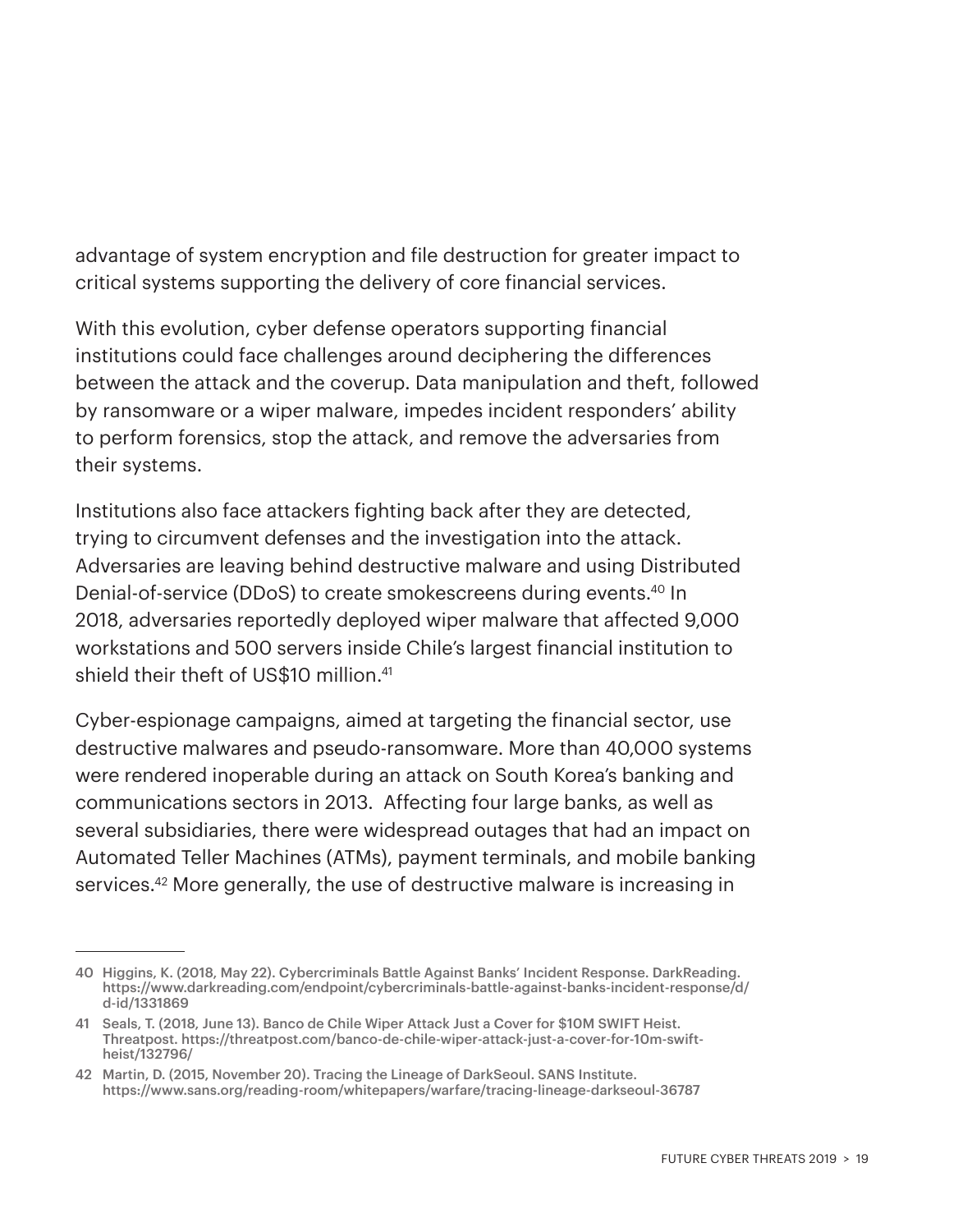#### DESTRUCTIVE AND DISRUPTIVE MALWARE

frequency and scale, as shown by the Petya $43$  and Shamoon $44$  campaigns of 2017 and 2018 respectively.

Considering this growing threat, financial organizations should incorporate destructive attacks into their incident response playbooks and adversary simulations. Mindful of the dissolving siloes between financial, political, and ideologically motivated operations, financial institutions should prepare for likely increases in destructive computer network attacks aimed at disrupting and degrading their infrastructure.

<sup>43</sup> Global Ransomware Outbreak Cripples Major Companies Worldwide. (2017, June 27). iDefense IntelGraph.

<sup>44</sup> Assessing the 2018 Shamoon Campaign. (2018, December 21). iDefense IntelGraph.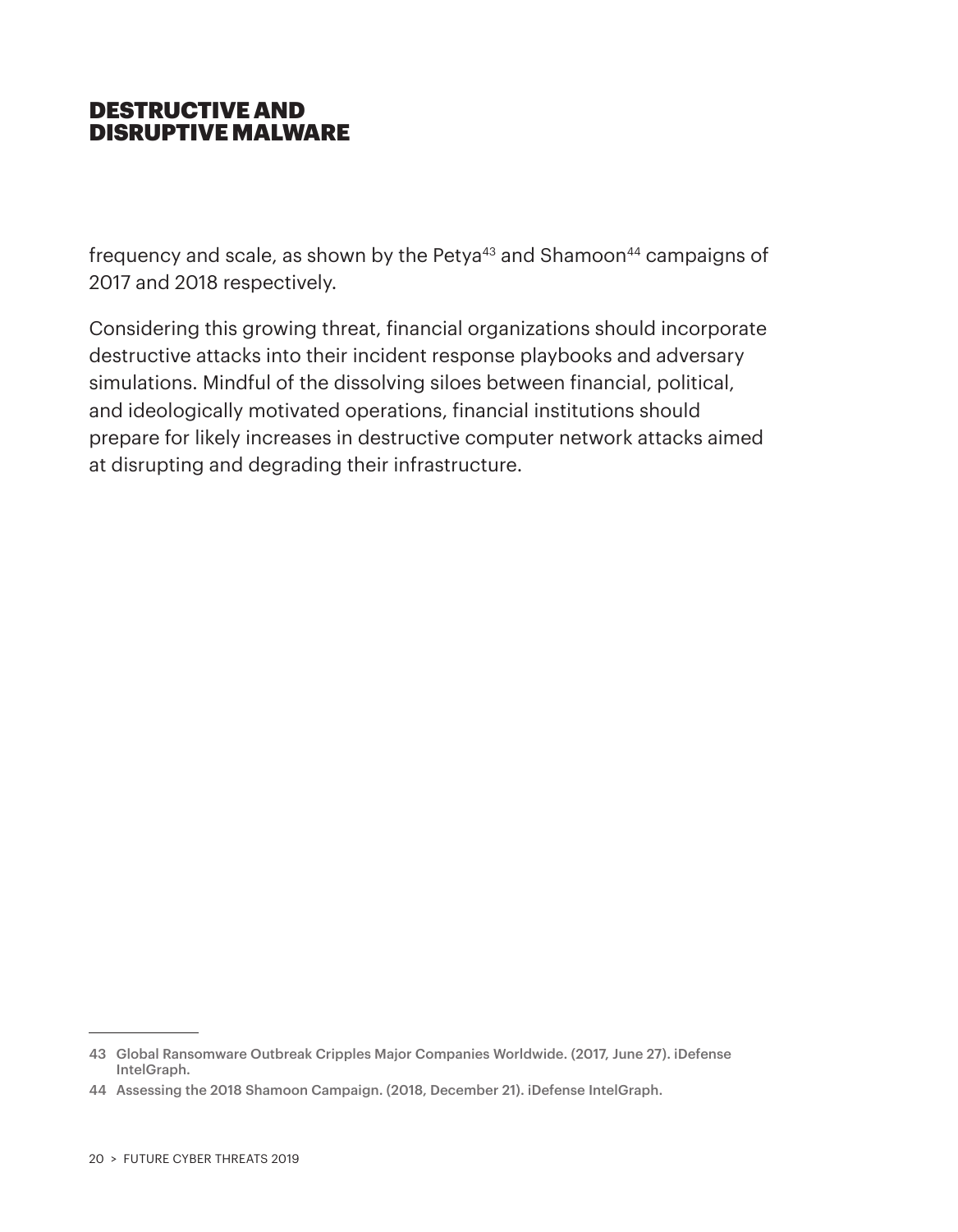#### EMERGING TECHNOLOGIES: BLOCKCHAIN, CRYPTOCURRENCY AND ARTIFICIAL INTELLIGENCE (AI)



**Emerging technologies** Cryptocurrency fraud; hyperledger targeting



Financial organizations are often early adopters of new technologies in their business processes. A recent example is financial organizations' exploration of blockchain technologies to enable real-time multiparty transactions with increased transparency and instant audit trails.

New technologies often provide opportunities for malicious cyber adversaries to expose gaps in security or in business processes. As cryptoassets and distributed ledger technology evolves, institutions and policy makers are working to understand how to best use these technologies while managing potential risk.<sup>45</sup>

One of the most discussed technologies in the financial services industry today is blockchain banking, enabling banks to process payments more quickly and more accurately while reducing transaction processing costs. Adversaries are likely to be targeting blockchain transactions already. Researchers in the security community have simulated attacks against hyper-ledger-derived frameworks being developed by major financial institutions.46 As firms continue to explore the applications of blockchain within the sector and partner with third-party service providers to bring offerings to market, adversaries may continue to exploit opportunities.

But, targeting hyper-ledgers and derivative payment solutions was far from the first foray of cybercriminals into the cryptocurrency and blockchain space. For several years, financially motivated hackers have made use of cryptocurrency as a key mechanism for laundering ill-gotten funds and demanding ransom during extortive campaigns.

<sup>45</sup> Wigglesworth, R. (2019, April 12). IMF and World Bank explore crypto merits with blockchain project. *Financial Times*. https://www.ft.com/content/1cfb6d46-5d5a-11e9-939a-341f5ada9d40

<sup>46</sup> Haro, J. (2018). Targeted Attacks on the Blockchain (Hyperledger). CODE BLUE 2018.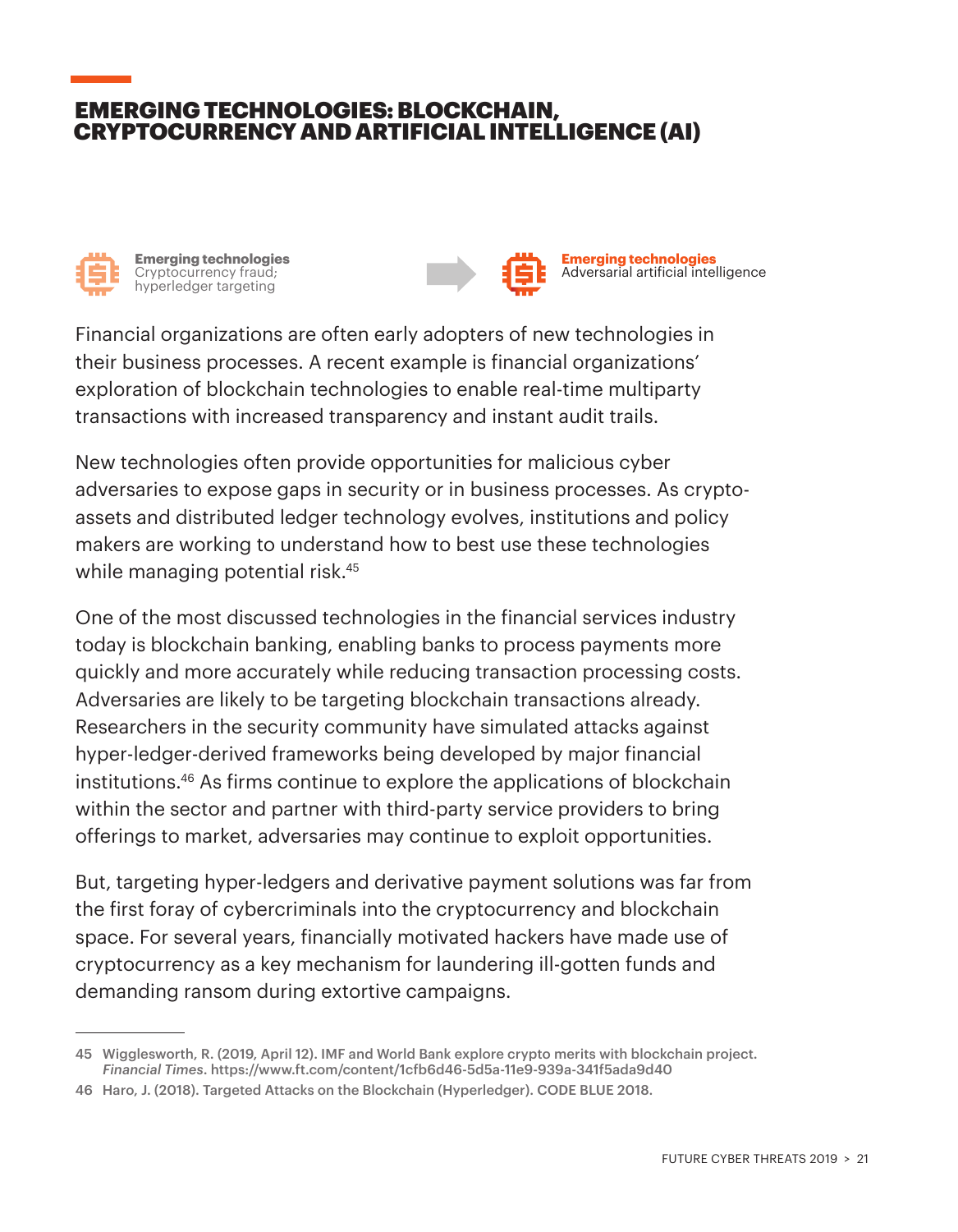#### **EMERGING TECHNOLOGIES: BLOCKCHAIN, CRYPTO** currencyandartificial intelligence (AI)

It is widely accepted that technology, and cybercrime with it, develops so fast that law enforcement cannot keep up.<sup>47</sup> Senior law enforcement officials estimated last year that criminals crypto-laundered US\$4.2 billion to US\$5.6 billion in Europe alone.<sup>48</sup> Accenture Security has observed adversaries across English—and Russian—speaking marketplaces offering cryptocurrency "mixing" services that enable users to hide their identities while exchanging bitcoins and alternative cryptocurrencies, such as Monero and Ethereum.<sup>49</sup> These laundering services have seemingly succeeded in moving stolen and tainted digital currency at scale while protecting the anonymity of criminal groups.

In addition to using cryptocurrency to launder money, cybercriminals have also developed lucrative schemes to steal the coins and to conduct illicit coin mining. Numerous cryptocurrency exchanges have reported thefts of digital currency at alarming rates. More than US\$1 billion worth of cryptocurrency was stolen in the first half of 2018.<sup>50</sup> The trend has carried into 2019 with exchanges in New Zealand, Israel and Singapore reporting breaches and reinforcing the global nature of this threat.

Another threat to blockchain and cryptocurrency is blockchain reorganization, which was undertaken by malicious adversaries in early 2019. In what is dubbed a "51 percent attack," adversaries stole nearly US\$1.1 million in Ethereum Classic coins by hijacking more than 50 percent of the blockchain. The adversaries were able to "sell" Ethereum Classic coins for cash while rewriting the blockchain to steal both the

<sup>47 2015</sup> Internet Organised Crime Threat Assessment (IOCTA). (2016). Europol. https://www.europol. europa.eu/sites/default/files/documents/europol\_iocta\_web\_2015.pdf

<sup>48</sup> Crypto money-laundering. (2018, April 26). *The Economist*. https://www.economist.com/financeand-economics/2018/04/26/crypto-money-laundering

<sup>49</sup> The Money Laundering Networks Facilitating The Cyber-criminal Underground. (2018, July 13). iDefense IntelGraph.

<sup>50</sup> Rooney, K. (2018, June 7). \$1.1 billion in cryptocurrency has been stolen this year, and it was apparently easy to do. CNBC. https://www.cnbc.com/2018/06/07/1-point-1b-in-cryptocurrency-wasstolen-this-year-and-it-was-easy-to-do.html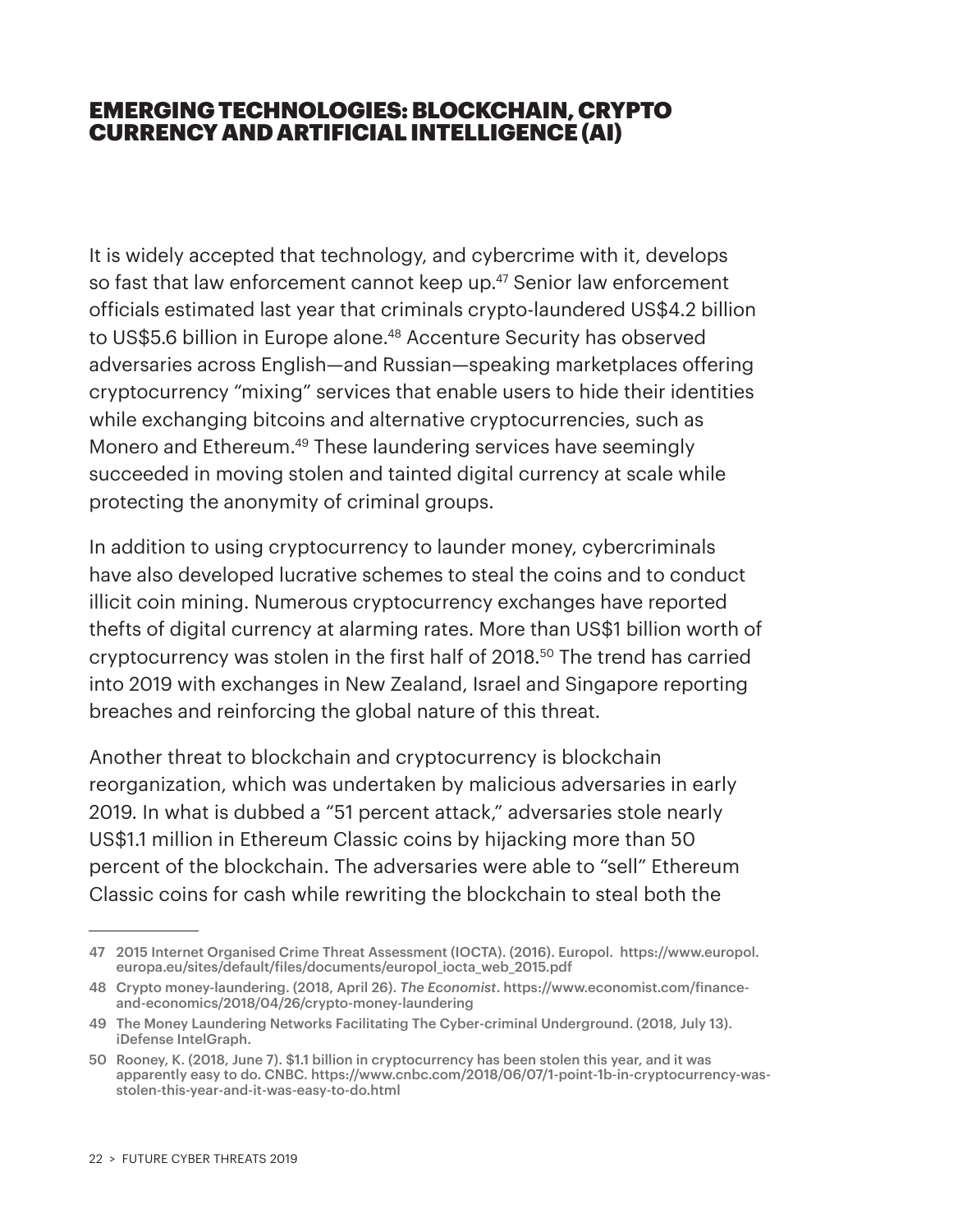cash and the coins. In a conventional payment system, it is up to banks and other central enforcers to stop this from happening. There is no such enforcement for cryptocurrency.<sup>51</sup>

With the price of cryptocurrency declining throughout 2018, hackers set their sights on cryptojacking. Malicious programs designed to mine cryptocurrency on infected machines plagued many organizations. Total CoinMiner malware grew as much as 4,000 percent in 2018.52 Coupled with information stealers, mining malware became a feature of other campaigns as well. The Xbash malware, for example, combined botnet, coin mining, data-destructive ransomware and self-propagation into one package.<sup>53</sup> Financial services firms should continue to track the evolving nature of cryptojacking targeting corporate networks, especially as a possible indicator of a more severe malware infection.

Recently, some banks have started to endorse cryptocurrency exchanges and explore launching their own exchanges to capitalize on the potential business opportunity.54, 55 Additionally, legislation in France opened the door for some insurance companies to offer life insurance contracts exposed to cryptocurrencies through specialized funds.<sup>56</sup> However, if a

<sup>51</sup> Brandom, R. (2019, January 9). Why the Ethereum Classic hack is a bad omen for the blockchain. Verge. https://www.theverge.com/2019/1/9/18174407/ethereum-classic-hack-51-percent-attackdouble-spend-crypto

<sup>52</sup> McAfee® Labs Threats Report, December 2018. (2018, December 19). McAfee Labs. https://www. mcafee.com/enterprise/en-us/assets/reports/rp-quarterly-threats-dec-2018.pdf

<sup>53</sup> Claud, et al. (2018, September 17). Xbash Combines Botnet, Ransomware, Coinmining in Worm that Targets Linux and Windows. Palo Alto Networks. https://unit42.paloaltonetworks.com/unit42-xbashcombines-botnet-ransomware-coinmining-worm-targets-linux-windows/

<sup>54</sup> Alexandre, A. (2019, February 26). Bahrain Central Bank Releases First Crypto Exchange to Graduate Its Regulatory Sandbox. CoinTelegraph. https://cointelegraph.com/news/bahrain-central-bankreleases-first-crypto-exchange-to-graduate-its-regulatory-sandbox

<sup>55</sup> BelTA. (2019, January 28). Belarusbank might set up cryptocurrency exchange. Belarusian Telegraph Agency. https://eng.belta.by/economics/view/belarusbank-might-set-up-cryptocurrencyexchange-118236-2019/

<sup>56</sup> Bloch, R. (2019, April 11). EXCLUSIF : Le bitcoin a désormais sa place dans les contrats d'assurancevie. *Les Echos*. https://www.lesechos.fr/finance-marches/banque-assurances/exclusif-le-bitcoin-adesormais-sa-place-dans-les-contrats-dassurance-vie-1008678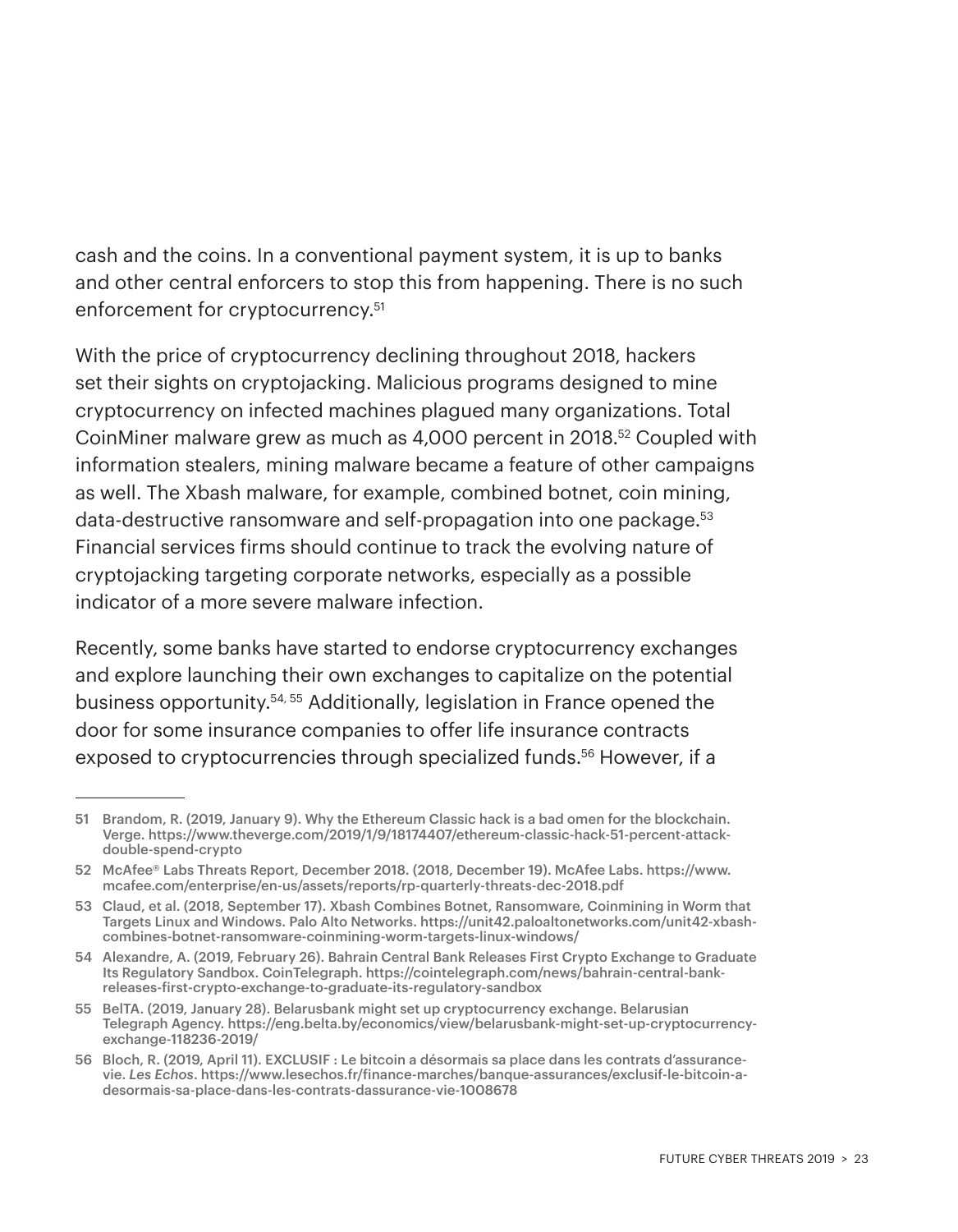#### **EMERGING TECHNOLOGIES: BLOCKCHAIN, CRYPTO** currencyandartificial intelligence (AI)

cybercriminal successfully targeted these funds, it could prove devastating for the insurers.

Along with blockchain, artificial intelligence (AI) is another technology that presents great opportunities for the financial services sector. Many institutions are incorporating AI into their business processes to find efficiencies, improve their decision making, and offer better customer experiences. Even though AI attack surfaces are just emerging, future security strategies should take account of adversarial AI, with the emphasis on engineering resilient modeling structures and strengthening against attempts to introduce adversarial manipulation.<sup>57</sup>

As adversarial AI has emerged over the past five years, Accenture has seen an increasing number of adversarial attacks exploiting machine learning models.58 Such exploitation could multiply with the magnitude of threats facing financial services companies. As adversaries benefit from efficiencies gained through AI and machine learning, the return on investment for their malicious activities may increase. The ability to use autonomous target reconnaissance and vulnerability exploitation could decrease the turnaround time for campaigns for both well-resourced and less-skilled cyber adversaries. The ability to authenticate data and validate its integrity may be challenged by the adversarial application of AI, fracturing the basis of trust across many institutions through data theft, manipulation and forgery.

New attacks may also arise using AI systems to complete tasks that would be otherwise impractical for humans. Malicious adversaries may exploit the vulnerabilities of AI systems deployed by defenders—an important point

<sup>57</sup> Know your Threat: AI is the New Attack Surface. (2019). Accenture. https://www.accenture.com/ acnmedia/Accenture/Redesign-Assets/DotCom/Documents/Global/1/Accenture-Trustworthy-AI-POV-Updated.pdf

<sup>58</sup> Ibid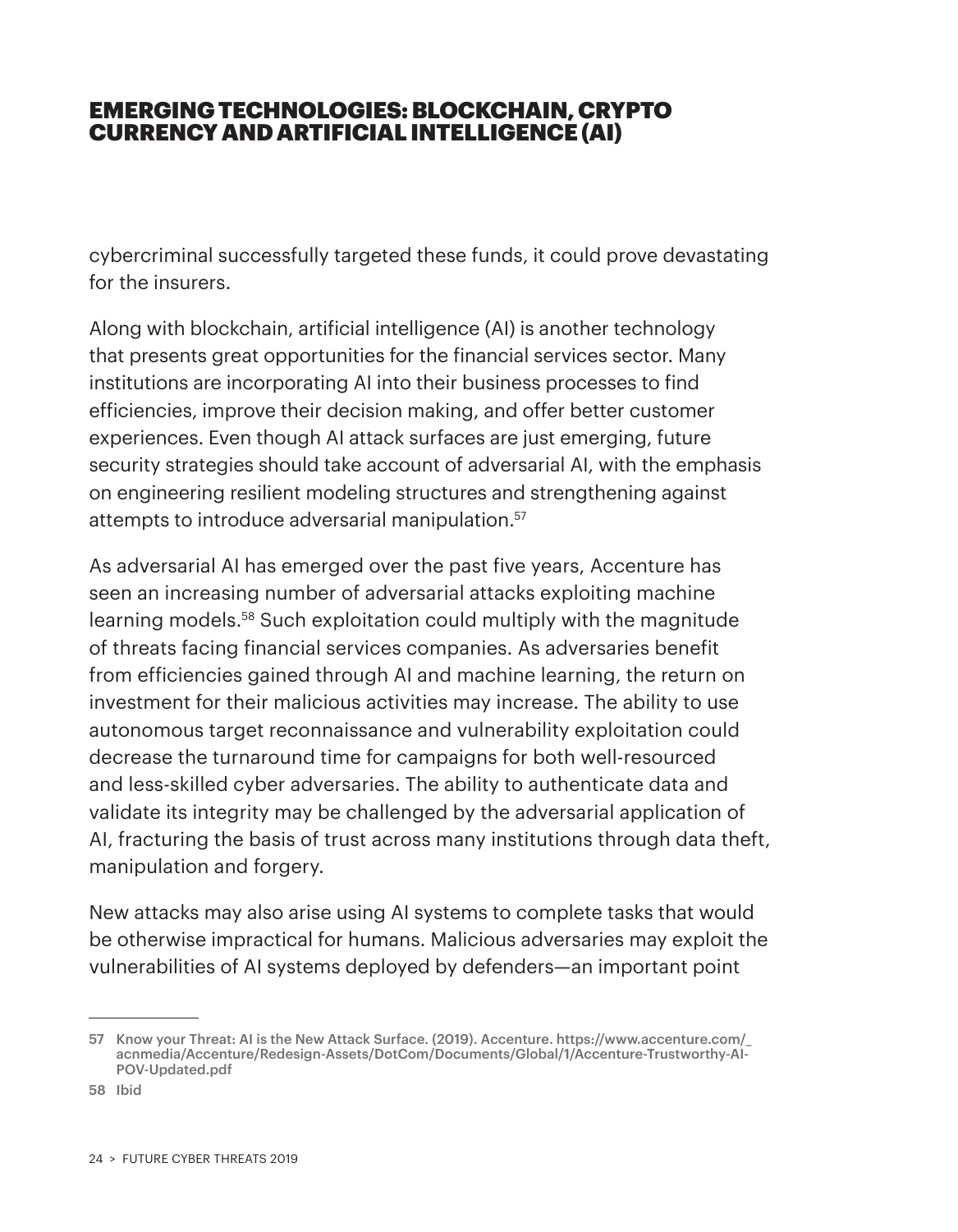to remember as information security teams construct their organization's threat models.<sup>59</sup>

When considered on its own or coupled with other threats that are increasing in frequency and potency, the malicious application of AI could be a linchpin for both financially and politically motivated adversaries throughout the many phases of their campaigns.

> Accenture has seen an increasing number of adversarial attacks exploiting machine learning models.

<sup>59</sup> Brundage, et al. (2018, February). The Malicious Use of Artificial Intelligence: Forecasting, Prevention, and Mitigation. https://arxiv.org/ftp/arxiv/papers/1802/1802.07228.pdf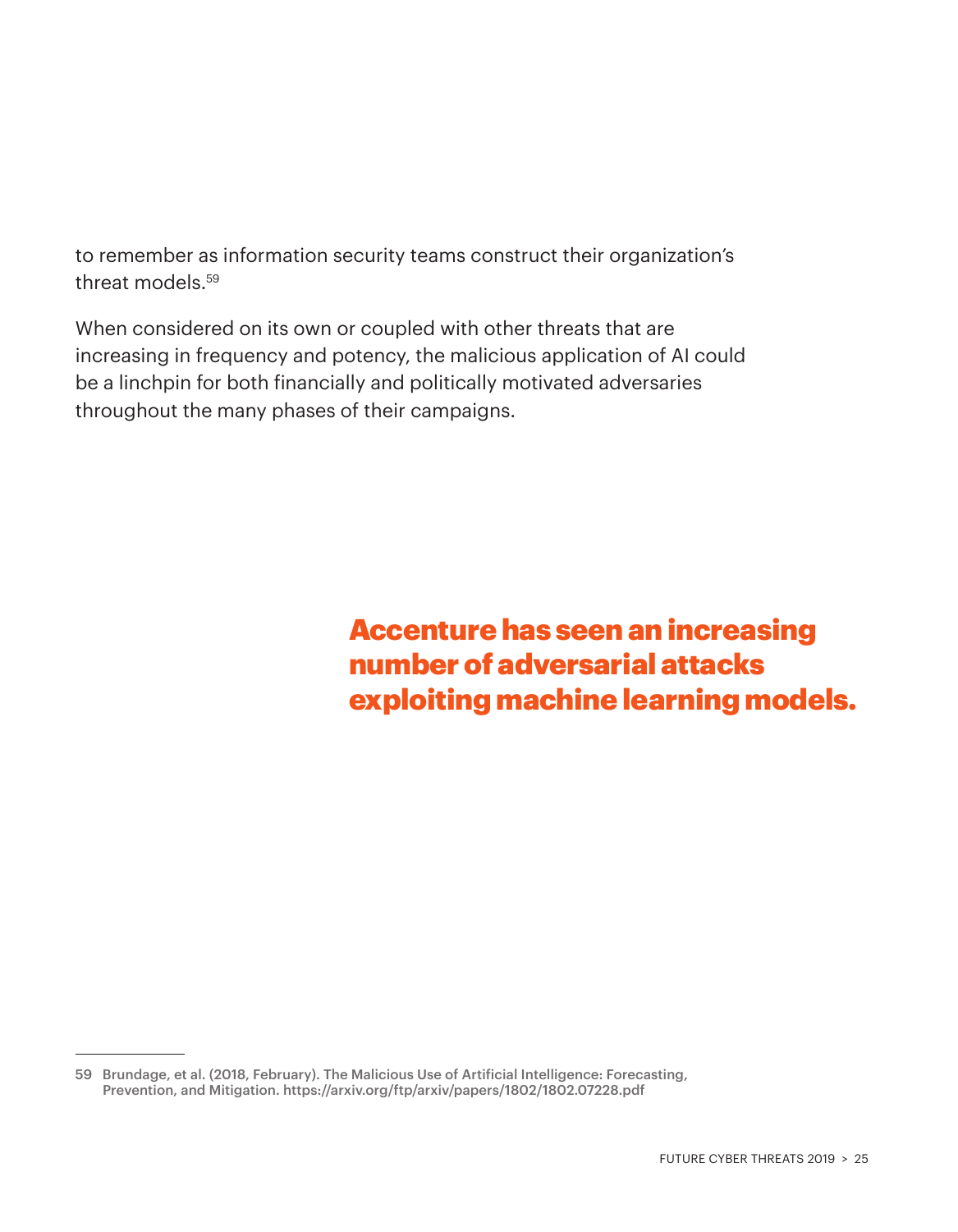# DISINFORMATION



**Disinformation** Election Interference; Hactivism



**Disinformation** Large-scale, targeted market manipulation

Troll farms, Twitter bots and fake news—disinformation has taken center stage in the public sphere. Despite its recent prominence, disinformation has always been a tool deployed by financial, ideological, and politically motivated adversaries throughout history—the information age has simply increased the scale and speed of its impact.

The Accenture Security iDefense Threat Intelligence team has reported on the increasing significance of disinformation since the mid-2000s. In April 2007, protests over a controversial statue in Estonia were suspected of being exacerbated by false news reports of Soviet war grave defacements. Riots broke out in Tallinn—hundreds were detained, dozens injured, and one person died.<sup>60</sup> Beginning in 2014, Ukraine faced an onslaught of disinformation through television, online news, and other websites to split families along ethnic, political and regional lines—ultimately to damage the morale of Ukrainian soldiers.<sup>61</sup>

More recently, hacktivists adopted disinformation in campaigns targeting the financial sector. In January 2019, a firm was targeted by an elaborate hoax involving a spoofed letter purporting to be written by the fund group's chief executive officer.<sup>62</sup> The letter claimed the firm was divesting in coal companies in its actively-managed funds and changing voting patterns to take a stronger stance on climate change.<sup>63</sup> The adversaries

<sup>60</sup> Van Puyvelde, D. (2015). Hybrid war – does it even exist? Nato. https://www.nato.int/DOCU/ review/2015/Also-in-2015/hybrid-modern-future-warfare-russia-ukraine/EN/index.htm

<sup>61</sup> Vasilyeva, N. (2018, November 26). Russia's conflict with Ukraine: An explainer. Military Times. https://www.militarytimes.com/news/your-military/2018/11/26/russias-conflict-with-ukraine-anexplainer/

<sup>62</sup> Smith, P. (2019, January 9). BlackRock targeted by fake letter on climate change. *Financial Times*. https://www.ft.com/content/bd2113e4-198e-11e9-b93e-f4351a53f1c3

<sup>63</sup> Morris, M. (2019, January 19). Someone wrote a fake letter pretending to be BlackRock CEO Larry Fink and some reporters got duped. *Business Insider*. https://www.businessinsider.com/larry-finkfake-letter-on-climate-change-2019-1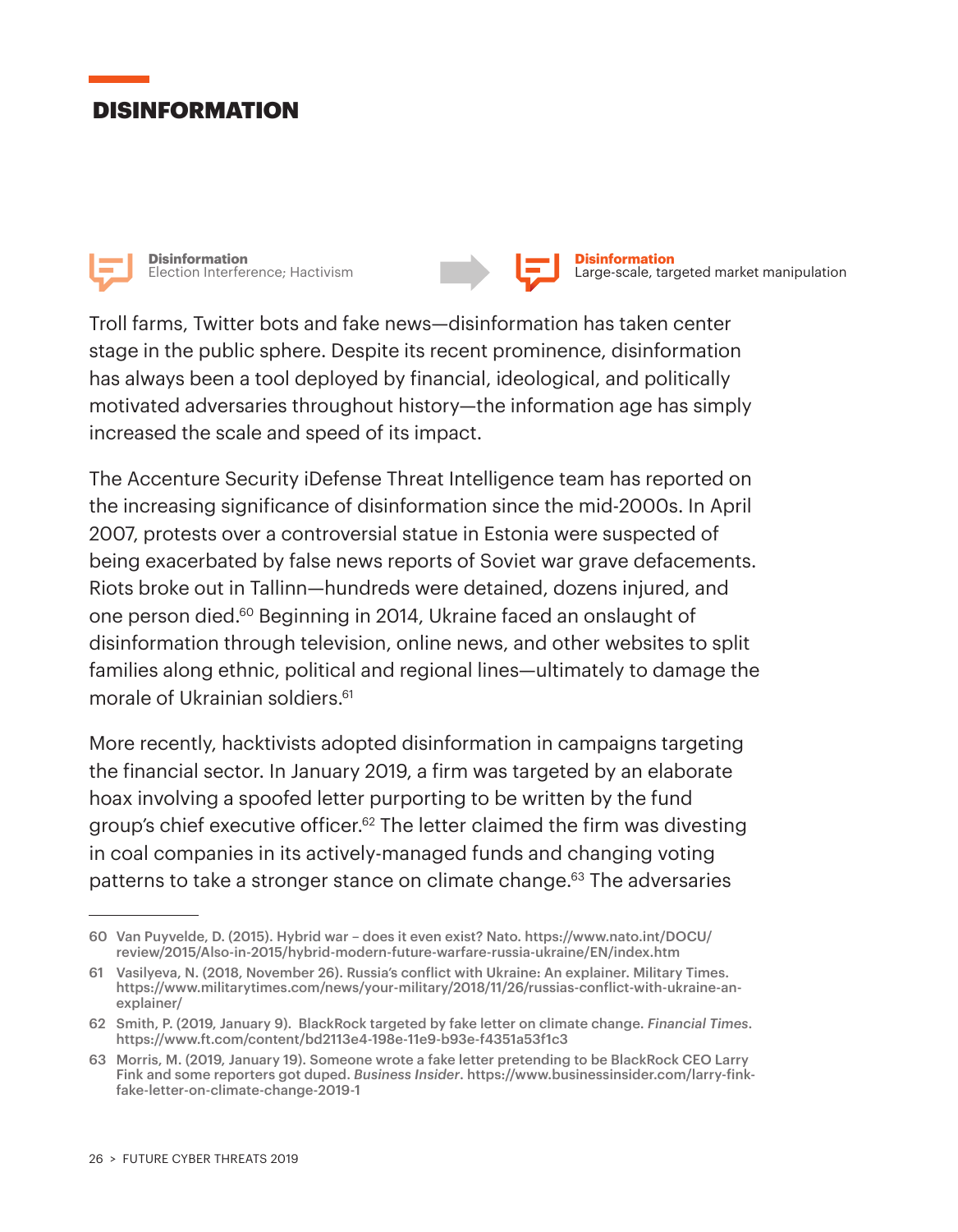also created a website that looked like the large investment management corporation's genuine webpage. Several thousand people received the fake letter and large news outlets initially picked up the letter as a legitimate communication. It was eventually revealed that the letter and website were the work of an activist seeking to raise awareness for social issues, such as the environment. The incident emphasized the low barrier to entry for an effective disinformation campaign.

These incidents remain dangerous indicators for the future of cyber threats to financial institutions and financial market infrastructures. A wellorchestrated disinformation campaign may have serious consequences on brand reputation, specific markets, and even market stability. The tools required to implement a successful campaign are well within the capability for ideologically, financially, and politically motivated threat adversaries already targeting the financial sector.<sup>64</sup>

Central Banks have voiced concerns regarding information operations, warning of their ability to undermine the trust in a country's banking sector. Recently, the governor of the Romanian National Bank stressed that: "as impatience has filtered into many domains, an erosion of confidence in independent, accountable public institutions like central banks has emerged."65 To cope with this, central banks worldwide have boosted their defensive efforts related to fake news and negative campaigns.

As malicious adversaries use disinformation to maximize the effectiveness of multi-dimensional cyberattacks, trust in financial services could continue to be tested.

<sup>64</sup> Trends: The Increasing Significance of Disinformation Efforts. (2008, October 5). iDefense IntelGraph.

<sup>65</sup> Isărescu, M. (2019, March 25). Central bank communication as a policy tool – an ongoing challenge. https://www.bis.org/review/r190327d.pdf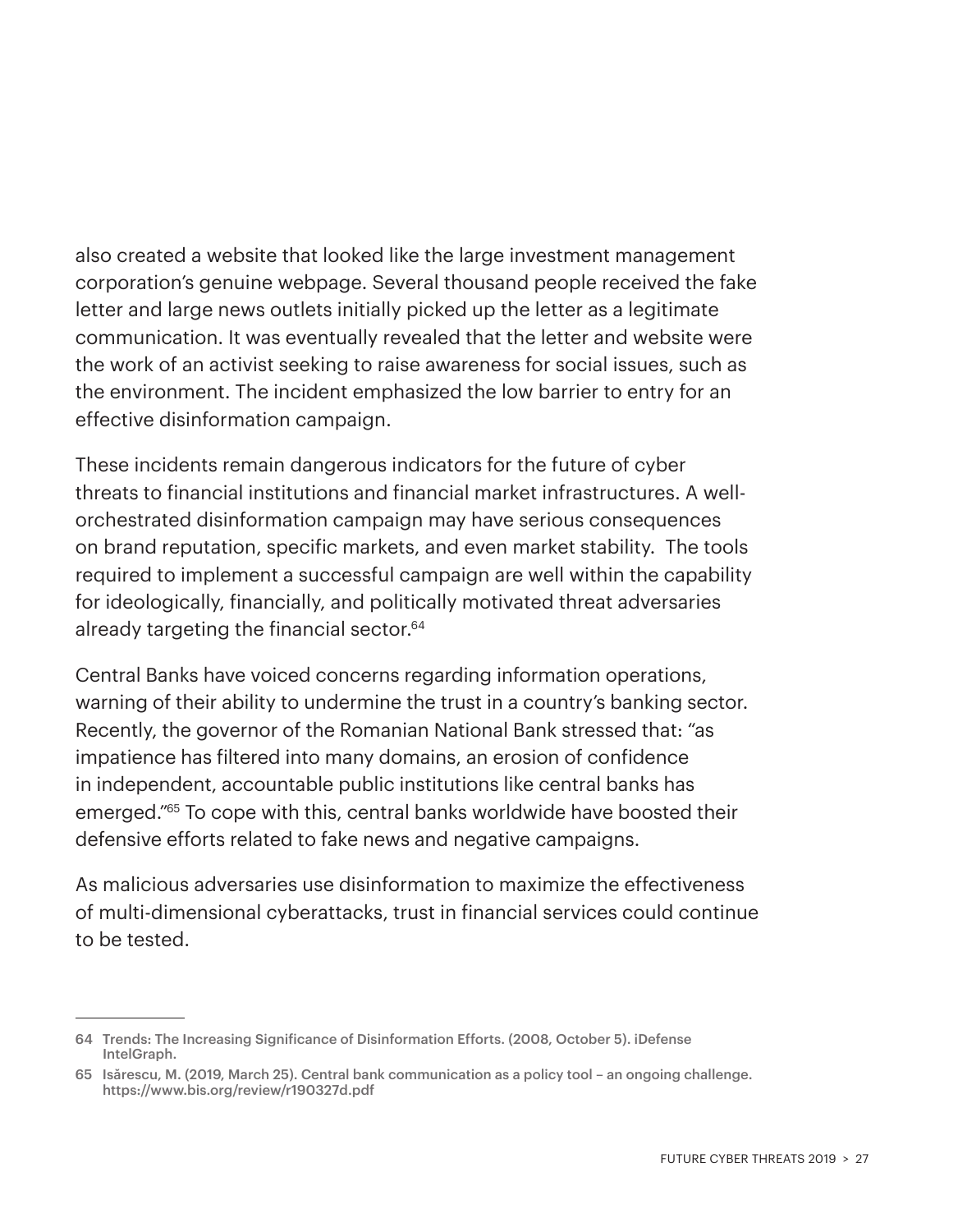# PROACTIVE DEFENSE

# THE FUTURE OF ADVERSARY SIMULATION

Cyber defense teams continuously prepare their organizations for extreme scenarios to advance cyber resilience to the next level of maturity and effectiveness.<sup>66</sup> Cyber threat intelligence drives these operations, enabling organizations to establish an intelligence-led cyber defense strategy. As part of this process, simulation exercises need to reflect the evolving threat landscape for the financial sector.

The attack landscape has shifted over the years. Now, the door is opening for adversaries to gain access to a wider array of capabilities ranging from targeted credential theft to destructive malware and autonomous tools. When mixed with disinformation, organized cybercriminals and politically motivated adversaries are equipped with a harmful cocktail of TTPs at their disposal.

For financial services, such attacks could upend the stability and trust that sustains the entire system. The combination of the multifaceted and multistaged campaigns of disinformation, paired with cyberattacks, can be expected to continue in coming years.

Here are five actions financial services organizations may wish to consider in the face of new threats and adversaries:

- **Collaborate** with peers and third parties on multistage exercises.
- **Invest** in people, processes and tools that identify potential disinformation concerning their firms.
- **Strengthen** insider threat programs to detect and prevent malicious adversaries from gaining access to key systems and data.

<sup>66</sup> Duffy, S. (2019, February 21). Accenture Adversary Simulation Service: Fueled by iDefense Threat Intelligence. Accenture. https://www.accenture.com/us-en/blogs/blogs-accenture-adversarysimulation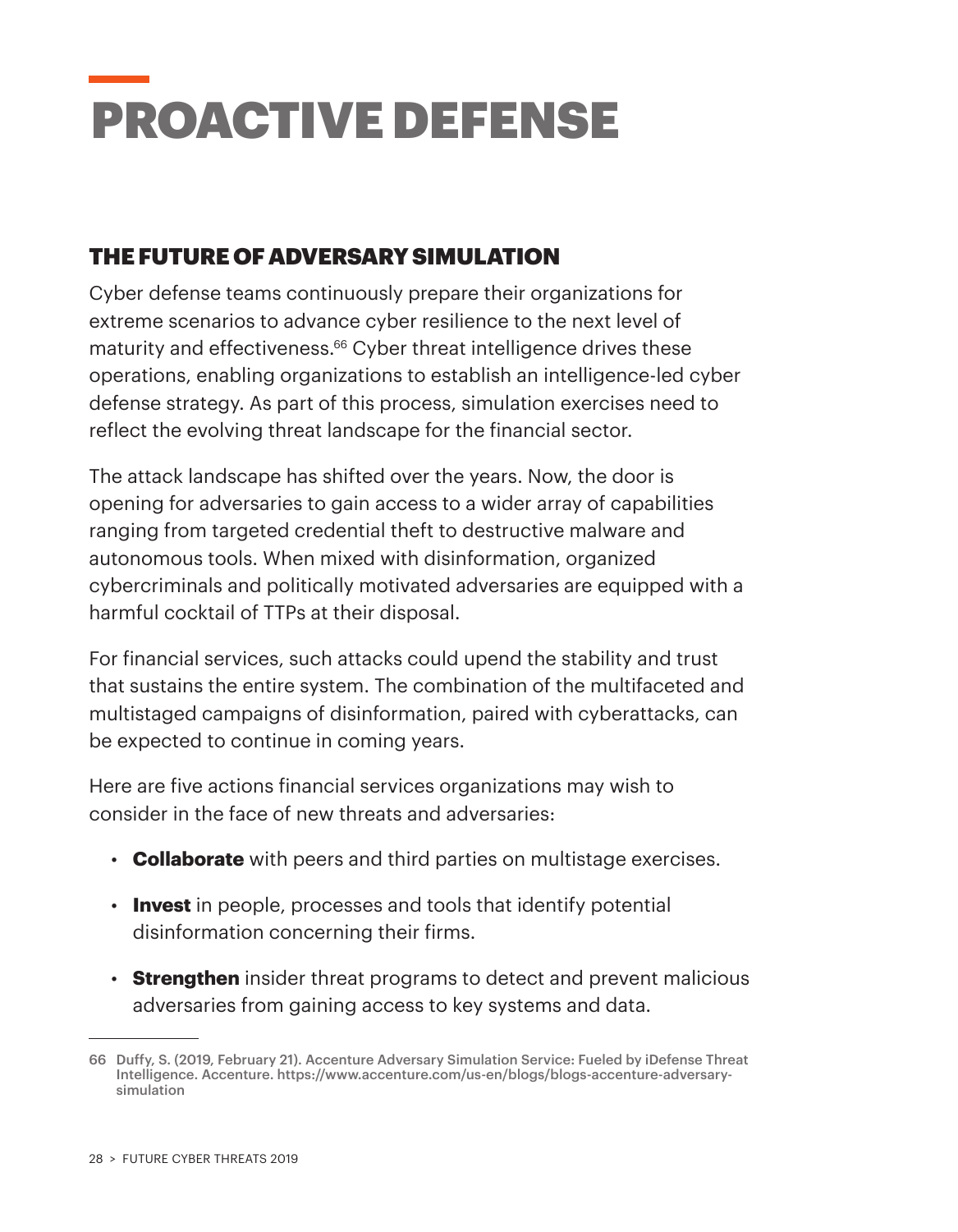- **Improve** online accountability through threat informed approaches to authentication and authorization.
- **Simulate** adversarial threats using disinformation, emerging technologies and compromised corporate credentials.

#### **Simulating multiparty attacks – extreme, but plausible scenarios**



Source: Accenture iDefense Threat Intelligence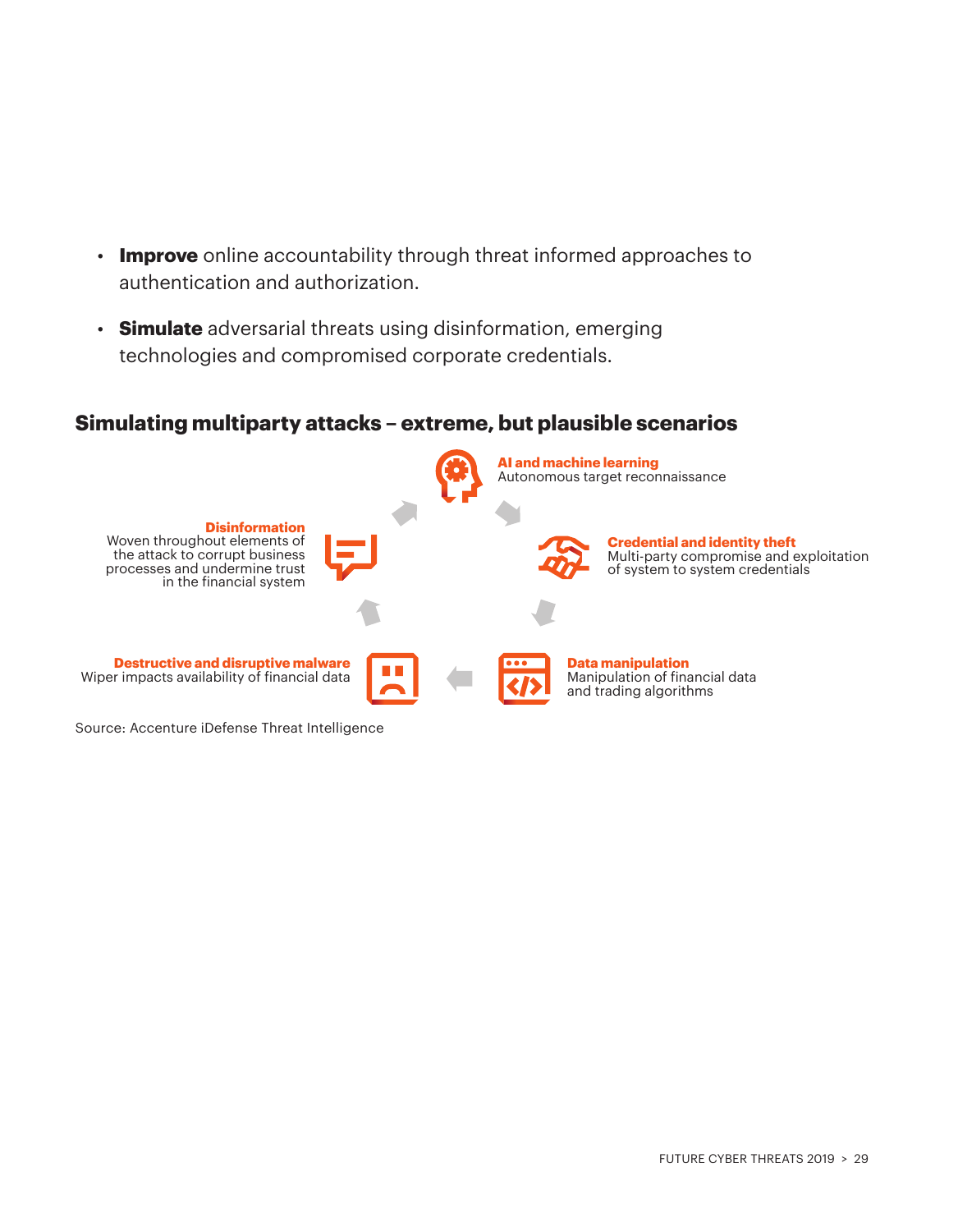

| <b>Name</b>                  | <b>Type</b> | <b>Description</b>                                                                                                                                                                                                                                                                                                                                                                                                                                                                                                                                                      | <b>Mentioned</b><br>on page: |
|------------------------------|-------------|-------------------------------------------------------------------------------------------------------------------------------------------------------------------------------------------------------------------------------------------------------------------------------------------------------------------------------------------------------------------------------------------------------------------------------------------------------------------------------------------------------------------------------------------------------------------------|------------------------------|
| Blockchain<br>reorganization | Attack      | Also referred to as a 51 percent attack, blockchain<br>reorganization refers to an attack on a blockchain by<br>a group of miners controlling more than 50 percent<br>of the network's mining hashrate, or computing<br>power. The attackers are able to reverse transactions<br>that were completed while they were in control of the<br>network, meaning they could double-spend coins. <sup>67</sup>                                                                                                                                                                 | 22                           |
| Petya                        | Malware     | Petya is a ransomware that appeared in March 2016.<br>It was first delivered to victims via an e-mail from an<br>applicant seeking a job. Petya overwrites the Master<br>Boot Table (MBT) to deny victims access to their<br>computer and files. On June 27, 2017 government<br>and business entities were paralyzed by a global<br>campaign delivering the malware.                                                                                                                                                                                                    | 20                           |
| Shamoon                      | Malware     | Shamoon, also known as DistTrack, is a destructive<br>implant highly likely created by the BLACKSTURGEON<br>threat group. Shamoon was identified in August<br>2012 and was publicly identified in November 2016<br>as part of a campaign targeting organizations in the<br>government and resources verticals. The latest wave<br>of Shamoon was identified in December 2018.                                                                                                                                                                                           | 20                           |
| Xbash                        | Malware     | Xbash is a malware that has ransomware and coin<br>mining capabilities. It also has self-propagating<br>capabilities and spreads by attacking weak<br>passwords and unpatched vulnerabilities. Xbash is<br>data-destructive; destroying Linux-based databases<br>as part of its ransomware capabilities. The malware<br>has been tied to the Iron Group, also known as Rocke,<br>a Chinese-speaking hacking group that has grown<br>in notoriety for its use of cryptojacking malware that<br>leverages a backdoor from HackingTeam's leaked<br>code. <sup>68, 69</sup> | 23                           |

<sup>67</sup> Frankenfield, J. (2019, February 7). 51% Attack. Investopedia. https://www.investopedia.com/ terms/1/51-attack.asp

<sup>68</sup> Claud, et al. (2018, September 17). Xbash Combines Botnet, Ransomware, Coinmining in Worm that Targets Linux and Windows. Palo Alto Networks. https://unit42.paloaltonetworks.com/unit42-xbashcombines-botnet-ransomware-coinmining-worm-targets-linux-windows/

<sup>69</sup> O'Neill, P. (2018, September 18). Chinese-speaking cybercrime group launches destructive malware family. CyberScoop. https://www.cyberscoop.com/iron-group-cybercrime-destructive-malwarepalo-alto-networks/